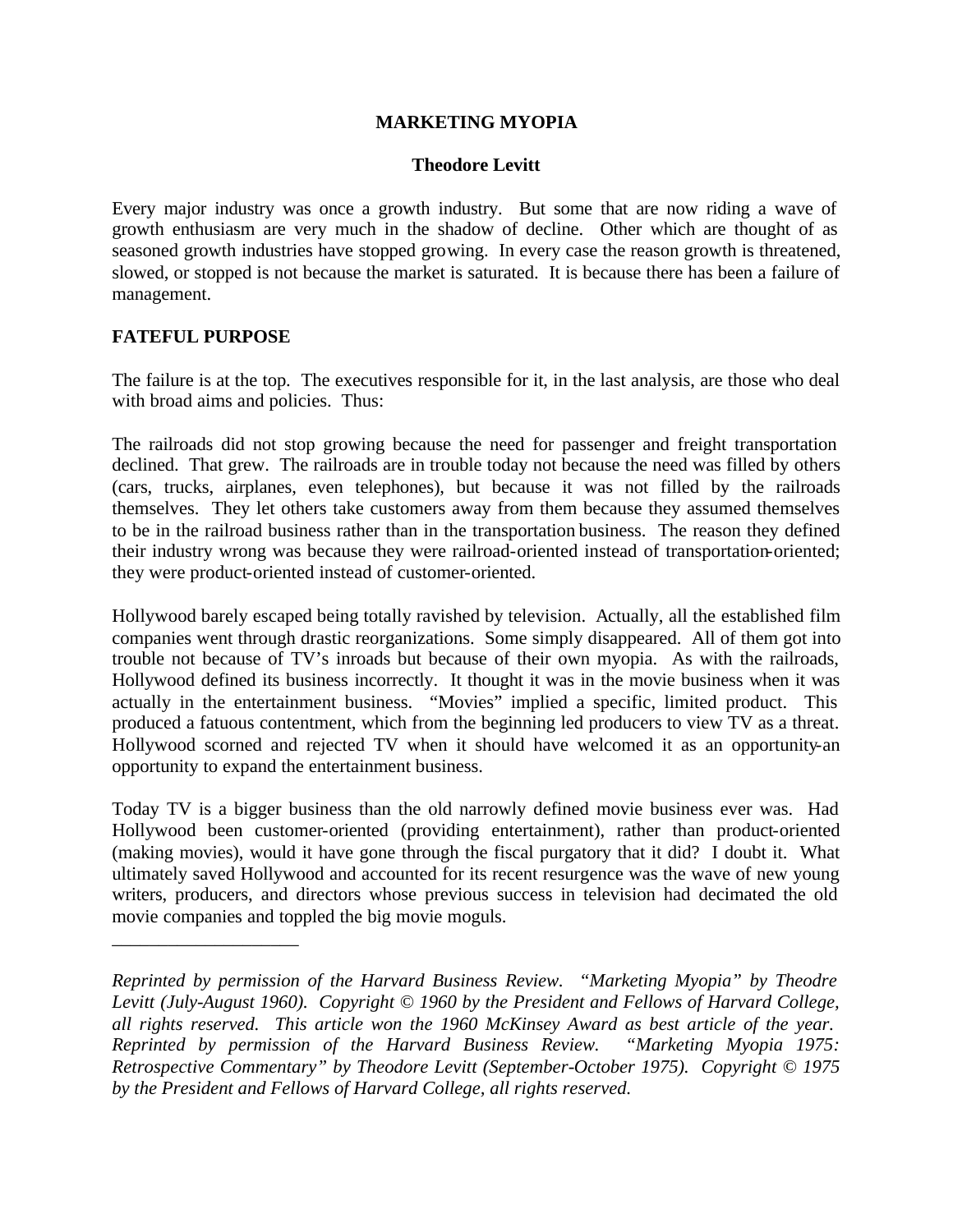There are other less obvious examples of industries that have been and are now endangering their futures by improperly defining their purposes. I shall discuss some in detail later and analyze the kind of policies that lead to trouble. Right now it may help to show what a thoroughly customeroriented management can do to keep a growth industry growing, even after the obvious opportunities have been exhausted; and here there are two examples that have been around for a long time. They are nylon and glass-specifically, E.I. duPont de Nemours & Company and Corning Glass Works:

Both companies have great technical competence. Their product orientation is unquestioned. But this alone does not explain their success. After all, who was more pridefully productoriented and product-conscious than the erstwhile New England Textile companies that have been so thoroughly massacred? The duPonts and the Cornings have succeeded not primarily because of their product or research orientation but because they have been thoroughly customeroriented also. It is constant watchfulness for opportunities to apply their technical know-how to the creation of customer satisfying uses which accounts for their prodigious output of successful new products. Without a very sophisticated eye on the customer, most of their new products might have been wrong, their sales methods useless.

Aluminum has also continued to be a growth industry, thanks to the efforts of two wartimecreated companies, which deliberately set about creating new customer-satisfying uses. Without Kaiser Aluminum & Chemical Corporation and Reynolds Metals Company, the total demand for aluminum today would be vastly less than it is.

### **Error of Analysis**

Some may argue that it is foolish to set the railroads off against aluminum or the movies off against glass. Are not aluminum and glass naturally so versatile that the industries are bound to have more growth opportunities than the railroads and movies? This view commits precisely the error I have been talking about. It defines an industry, or a product, or a cluster of know-how so narrowly as to guarantee its premature senescence. When we mention "railroads," we should make sure we mean "transportation". As transporters, the railroads still have a good chance for very considerable growth. They are not limited to the railroad business as such (though in my opinion rail transportation is potentially a much stronger transportation medium than is generally believed).

What the railroads lack is not opportunity, but some of the same managerial imaginativeness and audacity that made them great. Even an amateur like Jacques Barzun can see what is lacking when he says:

I grieve to see the most advanced physical and social organization of the last century go down in shabby disgrace for lack of the same comprehensive imagination that built it up. What is lacking is the will of the companies to survive and to satisfy the public by inventiveness and skill.  $<sup>1</sup>$ </sup>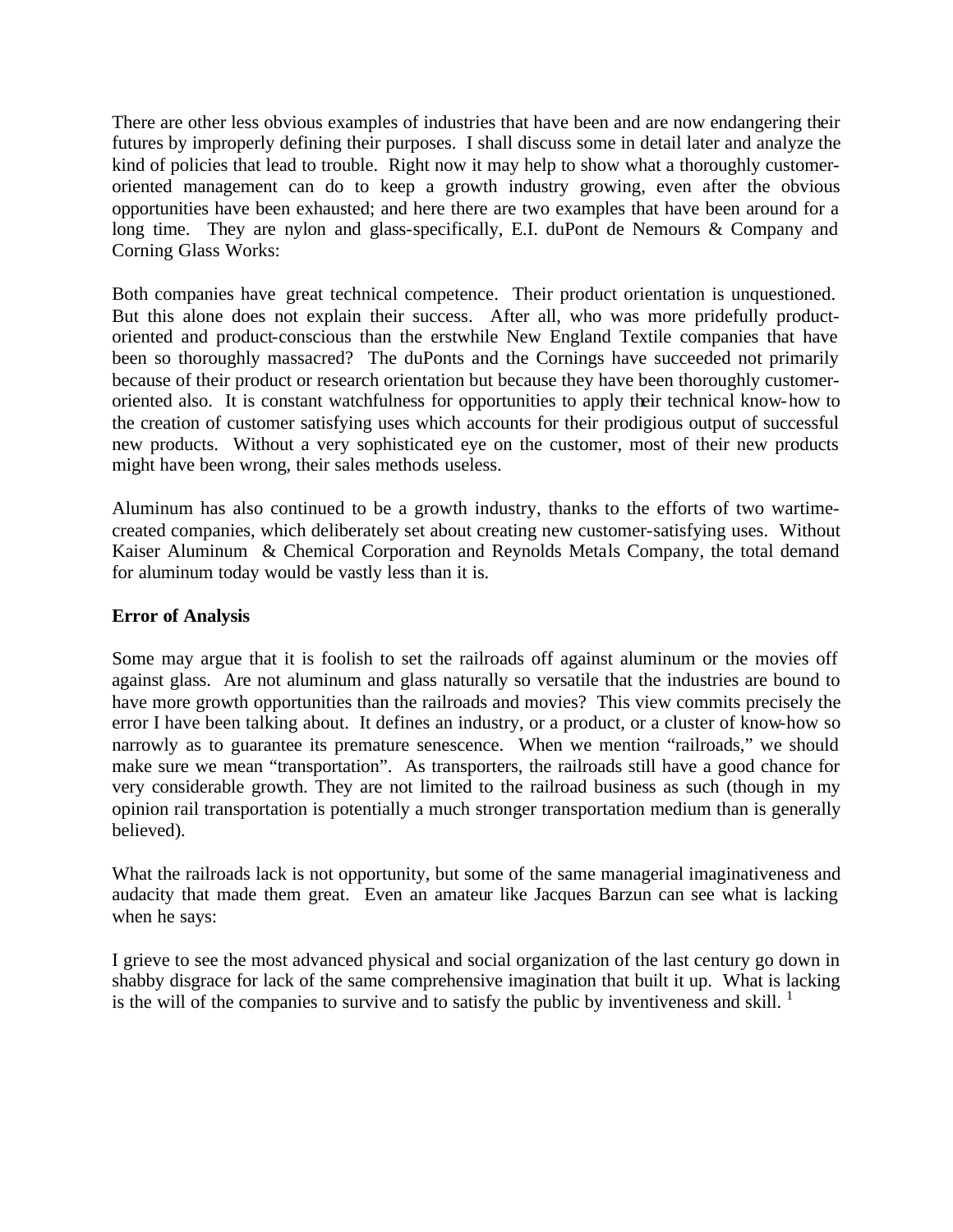#### **SHADOW OF OBSOLESCENCE**

It is impossible to mention a single major industry that did not at one time qualify for the magic appellation of "growth industry". In each case its assumed strength lay in the apparently unchallenged superiority of its product. There appeared to be no effective substitute for it. It was itself a runaway substitute for the product it so triumphantly replaced. Yet one after another of these celebrated industries has come under a shadow. Let us look briefly at a few more of them, this time taking examples that have so far received a little less attention:

**Dry Cleaning:** This was once a growth industry with lavish prospects. In an age of wool garments, imagine being finally able to get them safely and easily clean. The boom was on.

Yet here we are 30 years after the boom started and the industry is in trouble. Where has the competition come from? From a better way of cleaning? No. It has come from synthetic fibers and chemical additives that have cut the need for dry cleaning. But this is only the beginning. Lurking in the wings and ready to make chemical dry cleaning totally obsolescent is that powerful magician, ultrasonics.

**Electric Utilities:** This is another one of those supposedly "no-substitute" products that has been enthroned on a pedestal of invincible growth. When the incandescent lamp came along, kerosene lights were finished. Later the water wheel and the steam engine were cut to ribbons by the flexibility, reliability, simplicity, and just plain easy availability of electric motors. The prosperity of electric utilities continues to wax extravagant as the home is converted into a museum of electric gadgetry. How can anybody miss by investing in utilities, with no competition, nothing but growth ahead?

But a second look is not quite so comforting. A score of nonutility companies are well advanced toward developing a powerful chemical fuel cell which could sit in some hidden closet of every silently ticking off electric power. The electric lines that vulgarize so many neighborhoods will be eliminated. So will the endless demolition of streets and service interruptions during storms. Also on the horizon is solar energy, again pioneered by nonutility companies.

Who says that the utilities have no competition? They may be natural monopolies now, but tomorrow they may be natural deaths. To avoid this prospect, they too will have to develop fuel cells, solar energy, and other power sources. To survive, they themselves will have to plot the obsolescence of what now produces their livelihood.

**Grocery Stores:** Many people find it hard to realize that there ever was a thriving establishment known as the "corner grocery store." The supermarket has taken over with a powerful effectiveness. Yet the big food chains of the 1930's narrowly escaped begin completely wiped out by the aggressive expansion of independent supermarkets. The first genuine supermarket was opened in 1930, in Jamaica, Long Island. By 1933 supermarkets were thriving in California, Ohio, Pennsylvania, and elsewhere. Yet the established chains pompously ignored them. When they chose to notice them, it was with such derisive descriptions as "cheapy" "horse-and-buggy" "cracker-barrel storekeeping," and "unethical opportunities".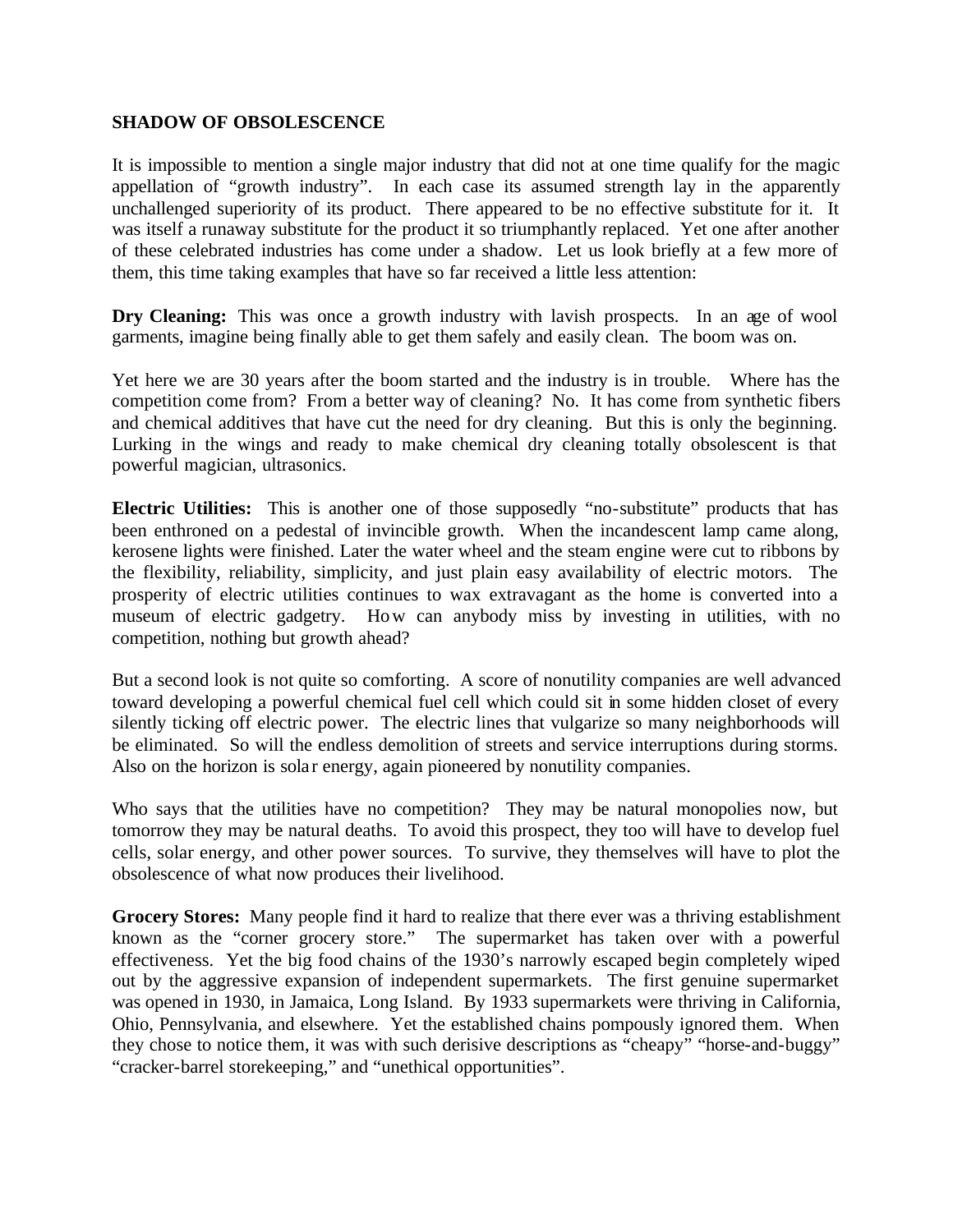The executive of one big chain announced at the time that he found it "hard to believe that people will drive for miles to shop for foods and sacrifice the personal service chains have perfected and to which Mrs. Consumer is accustomed"  $2$  As late as 1936, the National Wholesale Grocers convention and the New Jersey Retail Grocers Association said there was nothing to fear. They said that the supers' narrow appeal to the price buyer limited the size of their market. They had to draw from miles around. When imitators came, there would be wholesale liquidations as volume fell. The current high sales of the supers was said to be partly due to their novelty. Basically people wanted convenient neighborhood grocers. If the neighborhood stores "cooperate with their suppliers, pay attention to their costs, and improve their services", they would be able to weather the competition until it blew over.<sup>3</sup>

It never blew over. The chains discovered that survival required going into the supermarket business. This meant the wholesale destruction of their huge investments in corner store sites and in established distribution and merchandising methods. The companies with "the courage of their convictions" resolutely stuck to the corner store philosophy. They kept their pride but lost their shirts.

# **Self-Deceiving Cycle**

But memories are short. For example, it is hard for people who today confidently hail the twin messiahs of electronics and chemicals to se how things could possibly go wrong with these galloping industries. They probably also cannot see how a reasonably sensible businessman could have been as myopic as the famous Boston millionaire who 5 years ago unintentionally sentenced his heirs to poverty by stipulating that his entire estate be forever invested exclusively in electric streetcar securities. His posthumous declaration, "There will always be a big demand for efficient urban transportation", is no consolation to his heirs who sustain life by pumping gasoline at automobile filling stations.

Yet, in a casual survey I recently took among a group of intelligent business executives, early half agreed that it would be hard to hurt their heirs by tying their estates forever to the electronics industry. When I then confronted them with the Boston street car example, they chorused unanimously, "That's different!" But is it? Is not the basic situation identical?

In truth, there is no such thing as a growth industry, I believe. There are only companies organized and operated to create and capitalize on growth opportunities. Industries that assume themselves to be riding some automatic growth escalator invariably discend into stagnation. The history of every dead and dying "growth" industry shows a self-deceiving cycle of bountiful expansion and undetected decay. There are four conditions which usually guarantee this cycle:

- 1. The belief that growth is assured by an expanding and more affluent population.
- 2. The belief that there is no competitive substitution for the industry's major product.
- 3. Too much faith in mass production and in the advantages of rapidly declining unit costs as output rises.
- 4. Preoccupation with a product that lends itself to carefully controlled scientific experimentation, improvement, and manufacturing cost reduction.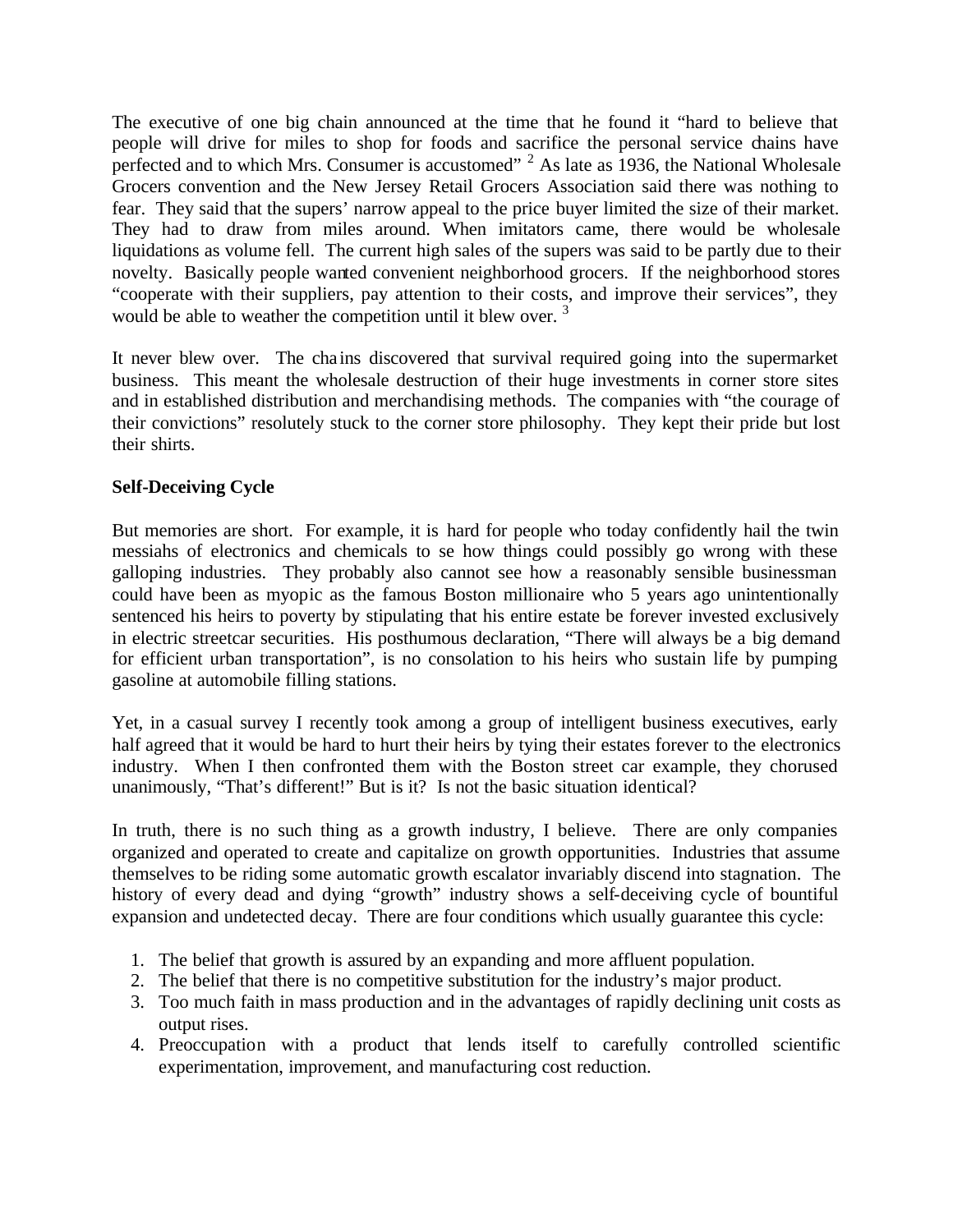I should like now to begin examining each of these conditions in some detail. To build my case as boldly as possible, I shall illustrate the points with reference to three industries-petroleum, automobiles, and electronics-particularly petroleum, because it spans more years and more vicissitudes. Not only do these three have excelled reputations with the general public and also enjoy the confidence of sophisticated investors, but their managements have become known for progressive thinking in areas like financial control, product research, and management training. If obsolescence can cripple even these industries, it can happen anywhere.

### **POPULATION MYTH**

The belief that profits are assured by an expanding and more affluent population is dear to the heart of every industry. It takes the edge off the apprehensions everybody understandably feels about the future. If consumers are multiplying and also buying more of your product or service, you can face the future with considerably more comfort than if the market is shrinking. An expanding market keeps the manufacturer from having to think very hard or imaginatively. If thinking is an intellectual response to a problem, then the absence of a problem leads to the absence of thinking. If your product has an automatically expanding market, then you will not give much thought to how to expand it.

One of the most interesting examples of this is provided by the petroleum industry. Probably our oldest growth industry, it has an enviable record. While there are some current apprehensions about its growth rate, the industry itself tends to be optimistic. But I believe it can be demonstrated that it is undergoing a fundamental yet typical change. It is not only ceasing to be a growth industry, but may actually be a declining one, relative to other business. Although there is widespread awareness of it, I believe that within 25 years the oil industry may find itself in much the same position of retrospective glory that the railroads are now in. Despite its pioneering work in developing and applying the present-value method of investment evaluation, in employee relations, and in working with backward countries, the petroleum business is a distressing example of how complacency and wrong-headedness can stubbornly convert opportunity into near disaster.

One of the characteristics of this and other industries that have believed very strongly in the beneficial consequences of an expanding population, while at the same time being industries with a generic product for which there has appeared to be no competitive substitute, is that the individual companies have sought to outdo their competitors by improving on what they are already doing. This makes sense, of course, if one assumes that sales are tied to the country's population strings, because the customer can compare products only on a feature-by feature basis. I believe it is significant, for example, that not since John D. Rockefeller sent free kerosene lamps to China has the oil industry done anything really outstanding to create a demand for it product. Not even in product improvement has it showered itself with eminence. The greatest single improvement, namely, the development of tetraethyl lead, came from outside the industry, specifically from General Motors and duPont. The big contributions made by the industry itself are confined to the technology of oil exploration, production, and refining.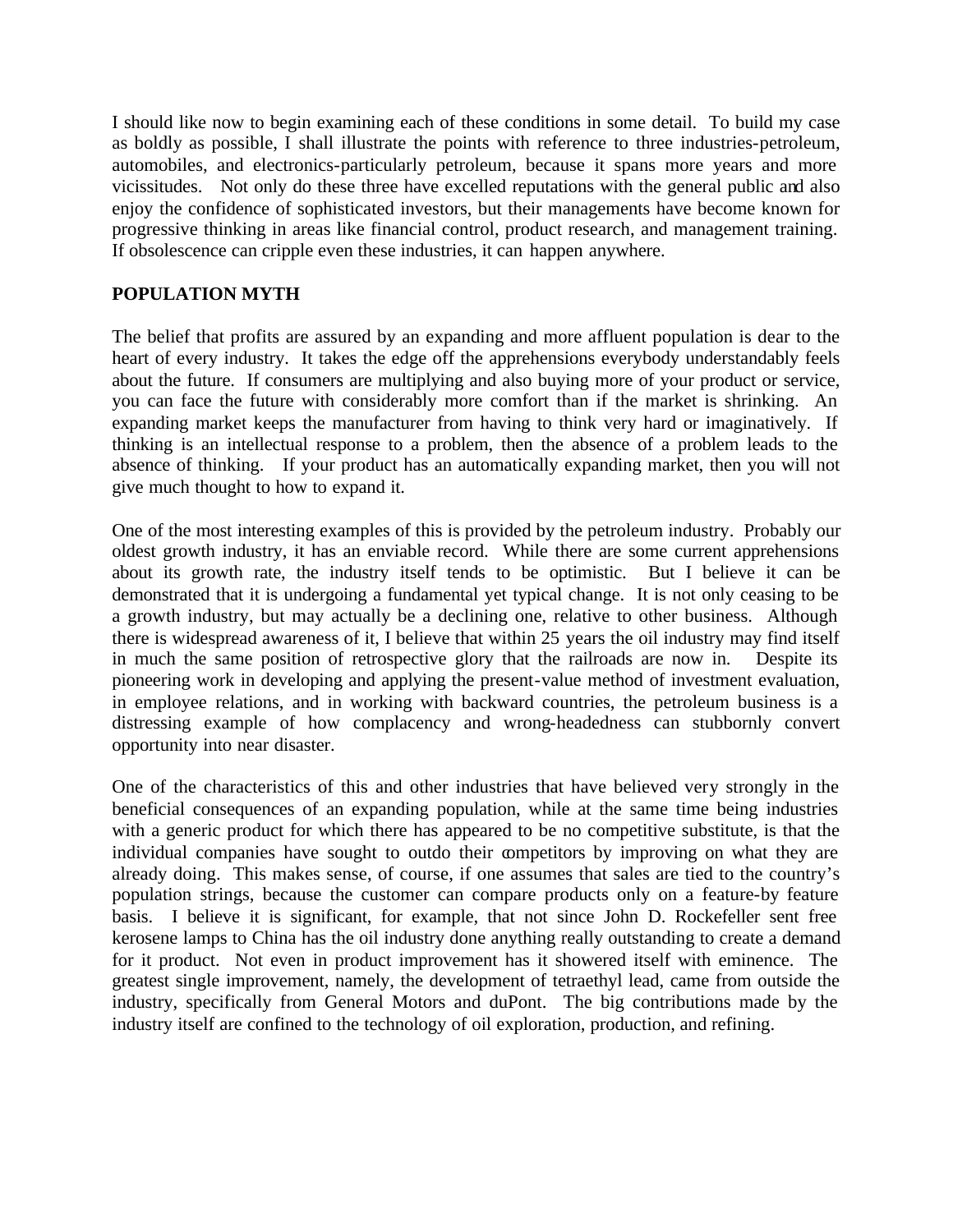#### **Asking for Trouble**

In other words, the industry's efforts have focused on improving the efficiency of getting and making its product, not really on improving the generic product or its marketing. Moreover, its chief product has continuously been defined in the narrowest possible terms, namely, gasoline, not energy, fuel, or transportation. This attitude has helped assure that.

Major improvements in gasoline quality tend not to originate in the oil industry. Also, the development of superior alternative fuel comes from outside the oil industry, as will be shown later.

Major innovations in automobile fuel marketing are originated by small new oil companies that are not primarily preoccupied with production or refining. These are the companies that have been responsible for the rapidly expanding multipump gasoline stations, with their successful emphasis on large and clean layouts, rapid and efficient driveway service, and quality gasoline at low prices.

Thus, the oil industry is asking for trouble from outsiders. Sooner or later, in this land of hungry inventors and entrepreneurs, a threat is sure to come. The possibilities of this will become more apparent when we turn to the next dangerous belief of many managements. For the sake of continuity, because this second belief is tied closely to the first, I shall continue with the same example.

#### **Idea of Indispensability**

The petroleum industry is pretty much persuaded that there is no competitive substitute for its major product, gasoline-or if there is, that it will continue to be a derivative of crude oil, such as diesel or kerosene jet fuel.

There is a lot of automatic wishful thinking in this assumption. The trouble is that most refining companies own huge amounts of crude oil reserves. These have value only if there is a market for products into which oil can be converted-hence the tenacious belief in the continuing competitive superiority of automobiles fuels made from crude oil.

This idea persists despite all historic evidence against it. The evidence not only shows that oil has never been a succession of different business that have gone through the usual historic cycles of growth, maturity, and decay. Its over-all survival is sowed to a series of miraculous escapes from total obsolescence, of last minute and unexpected reprieves from total disaster reminiscent of the Perils of Pauline.

#### **Perils of Petroleum**

I shall sketch in only the main episodes:

First, crude oil was largely a patent medicine. But even before that fad ran out, demand was greatly expanded by the use of oil in kerosene lamps. The prospect of lighting the world's lamps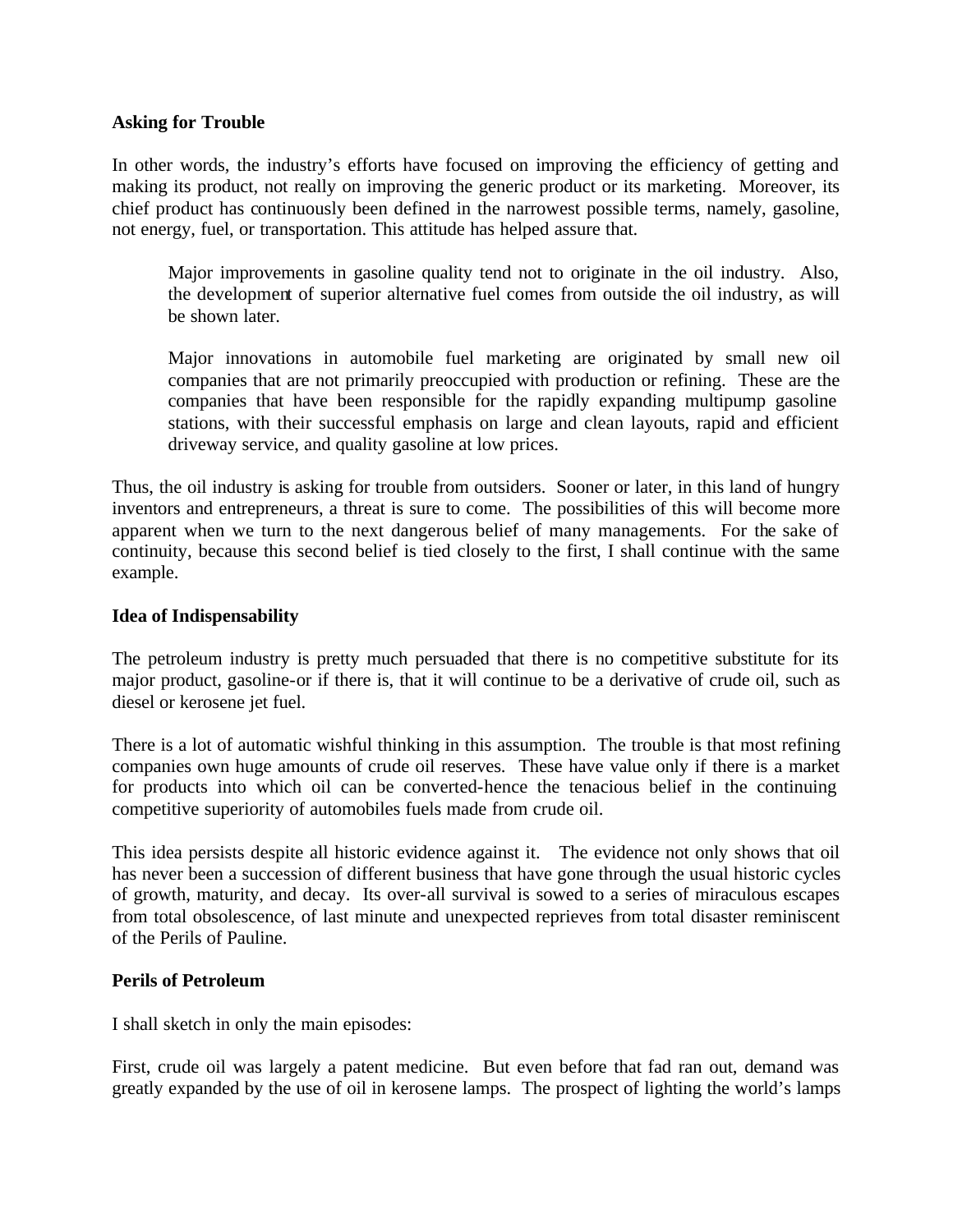gave rise to an extravagant promise of growth. The prospects were similar to those the industry now holds for gasoline in other parts of the world. It can hardly wait for the underdeveloped nations to get a car in every garage.

In the days of the Kerosene lamp, the oil companies competed with each other and against gaslight by trying to improve the illuminating characteristics of kerosene. Then suddenly the impossible happened. Edison invented a light, which was totally nondependent on crude oil. Had it not been for the growing use of kerosene in space heaters, the incandescent lamp would have completely finished oil as a growth industry at that time. Oil would have been good for little else than axle grease.

Then disaster and reprieve stuck again. Two great innovations occurred, neither originating in the oil industry. The successful development of coal-burning domestic central-heating systems made the space heater obsolescent. While the industry reeled along came its most magnificent boost yet-the internal combustion engine, also invented by outsiders. Then when the prodigious expansion for gasoline finally began to level off in the 1920's along came the miraculous escape of a central oil heater. Once again, the escape was provided by outsider's invention and development. And when that market weakened, wartime demand for aviation fuel came to the rescue. After the war the expansion of civilian aviation, the dieselization of railroads, and the explosive demand for cars and trucks kept the industry's growth in high gear.

Meanwhile centralized oil heating-whose boom potential had only recently been proclaimed ran into severe competition from natural gas. While the oil companies themselves owned the gas that now competed with their oil, the industry did not originate the natural gas revolution, nor has it to this day greatly profited from its gas ownership. The gas revolution was made by newly formed transmission companies that marketed the product with an aggressive ardor. They started a magnificent new industry, first against the advice and then against the resistance of the oil companies.

By all the logic of the situation the oil companies themselves should have made the gas revolution. They not only owned the gas they also were the only people experienced in handling, scrubbing, and using it, the only people experienced in pipeline technology and transmission, and they understood heating problems. But, partly because they knew that natural gas would compete with their own sale of heating oil, the oil companies pooh-poohed the potentials of gas.

The revolution was finally started by oil pipeline executives who, unable to persuade their own companies to go into gas, quit and organized the spectacularly successful gas transmission companies. Even after their success became painfully evident to the oil companies, the latter did not go into gas transmission. The multibillion dollar business which should have theirs went to others. As in the past, the industry was blinded by its narrow preoccupation with a specific product and the value of its reserves. It paid little or no attention to its customers' basic needs and preferences.

The postwar years have not witnessed any change. Immediately after World War II the oil industry was greatly encouraged about its future by the rapid expansion of demand for its traditional line of products. In 1950 most companies projected annual rates of domestic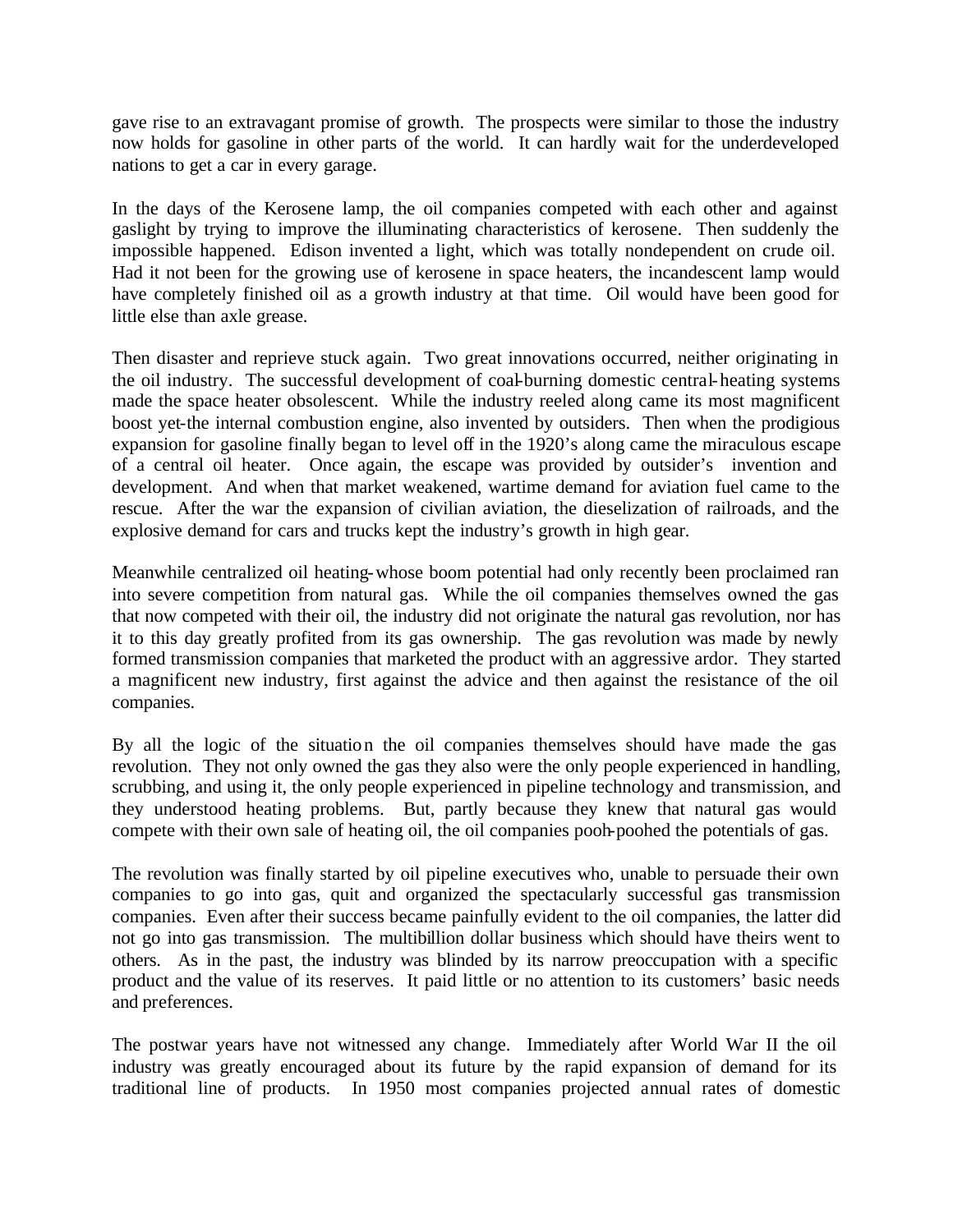expansion around 6% through at least 1975. Though the ratio of crude oil reserves to demand in the Free World was about 20 to 1, with 10 to 1 being usually considered a reasonable working ratio in the United States, booming demand sent oil men searching for more without sufficient regard to what the future really promised. In 1952 they "hit" in the Middle East; the ratio skyrocketed to 42 to 1. If gross additions to reserves continue at the average rate of the past five years (37 billion barrels annually), then by 1970 the reserve ratio will be up to 45 to 1. This abundance of oil has weakened crude and product prices all over the world.

### **Uncertain Future**

Management cannot find much consolation today in the rapidly expanding petrochemical industry, another oil-using idea that did not originate in the leading firms. The total United States production of petrochemicals is equivalent to about 2% (by volume) of the demand for all petroleum products. Although the petrochemical industry is now expected to grow by about 10% per year, this will not offset other drains on the growth of crude oil consumption. Furthermore, while petrochemical products are many and growing, it is well to remember that there are non-petroleum sources of the basic raw material, such as coal. Besides, a lot of plastics can be produced with relatively little oil. A 50, 000 barrel per day oil refinery is not considered the absolute minimum size for efficiency. But a 50,000 barrel-per-day chemical plant is a giant operation.

Oil has never been a continuously strong growth industry. It has grown by fits and starts, always miraculously saved by innovations and developments not of its own making. The reason it has not grown in a smooth progression is that each time it thought it had a superior product safe from the possibility of competitive substitutes, the product turned out to be inferior and notoriously subject to obsolescence. Until now, gasoline (for motor fuel, anyhow) has escaped this fate. But, as we shall see later, it too may be on its last legs.

The point of all this is that there is no guarantee against product obsolescence. If a company's own research does not make it obsolete, another's will. Unless an industry is especially lucky, as oil has been until now, it can easily go down in a sea of red figures-just as the railroads have, as the buggy whip manufacturers have, as the corner grocery chains have, as most of the big movie companies have, and indeed as many other industries have.

The best way for a firm to be lucky is to make its own luck. That requires knowing what makes a business successful. One of the greatest enemies of this knowledge is mass production.

Mass production industries are impelled by a great drive to produce all they can. The prospect of steeply declining unit costs as output rises is more than most companies can usually resist. The profit possibilities look spectacular. All effort focuses on production. The result is that marketing gets neglected.

John Kenneth Galbraith contends that just the opposite occurs <sup>4</sup>. Output is so prodigious that all effort concentrates on trying to get rid of it. He says this accounts for singing commercials, desecration of the countryside with advertising signs, and other wasteful and vulgar practices. Galbraith has a finger on something real, but he misses the strategic point. Mass production does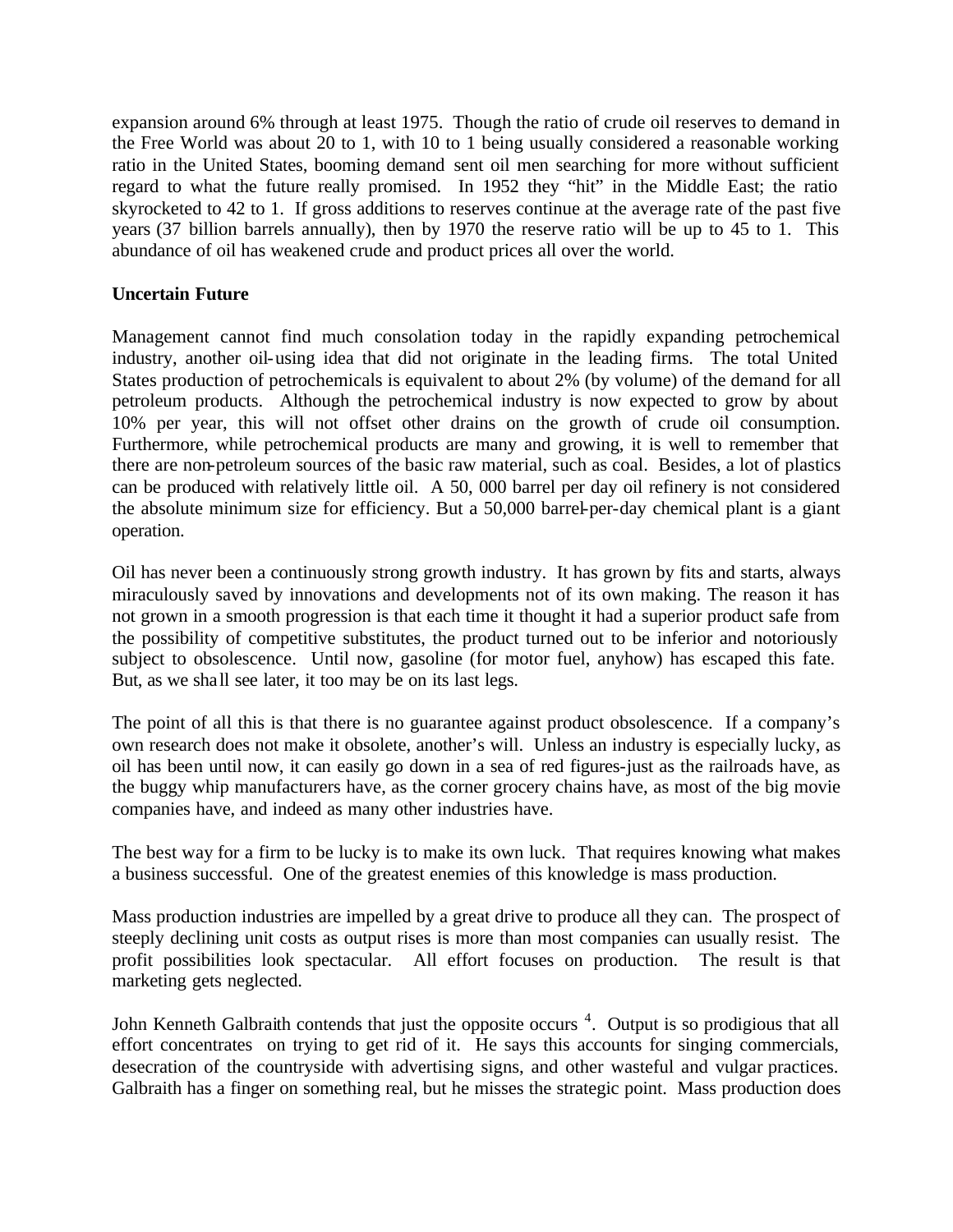indeed generate great pressure to "move" the product. But what usually get emphasized is selling, not marketing. Marketing, being a more sophisticated and complex process, gets ignored.

The difference between marketing and selling is more than semantic. Selling focuses on the needs of the seller, marketing on the needs of the buyer. Selling is preoccupied with the seller's need to convert his product into cash: marketing with the idea of satisfying the needs of the customer by means of the product and the whole cluster of things associated with creating, delivering, and finally consuming it.

In some industries the enticements of full mass production have been so powerful that for many years top management in effect had told the sales departments, "You get rid of it we'll worry about profits". By contrast, a truly marketing minded firm tries to create value satisfying goods and services that consumers will want to buy: What it offers for sale includes not only the generic product or service, but also how it is made available to the customer, in what form, when, under what conditions, and at what terms of trade. Most important, what if offers for sale is determined not by the seller but by the buyer. The seller takes his cues from the buyer in such a way that the product becomes a consequence of the market effort, not vice versa.

# **Lag in Detroit**

This may sound like an elementary rule of business, but that does not keep it from being violated wholesale. It is certainly more violated than honored. Take the automobile industry:

Here mass production is most famous, most honored, and has the greatest impact on the entire society. The industry has hitched its fortune to the relentless requirements of the annual model change, a policy that makes customer orientation an especially urgent necessity. Consequently the auto companies annually spend millions of dollars on consumer research. But the fact that the new compact cars are selling so well in their first year indicates that Detroit's vast researchers have for a long time failed to reveal what the customer really wanted. Detroit was not persuaded that he wanted anything different from what he had been getting until it lost millions of customers to other small care manufacturers.

How could this unbelievable lag behind consumer wants have been perpetuated so long? Why did not research reveal consumer preference before consumers' buying decisions themselves revealed the facts? Is that not what consumer research is for to find out before the fact what is going to happen? The answer is that Detroit never really researched his preferences between the kinds of things, which it had already decided to offer him. For Detroits is mainly productoriented, not customer oriented. The extent that the customer is recognized as having needs that the manufacturer is recognized as having needs to offer hi. For Detroits is mainly productoriented, not customer-oriented. To the extent that the customer is recognized as having needs that the manufacturer should try to satisfy, Detroit usually acts as if the job can be done entirely by product changes. Occasionally attention gets paid to financing, too, but that is done more in order to sell than to enable the customer to buy.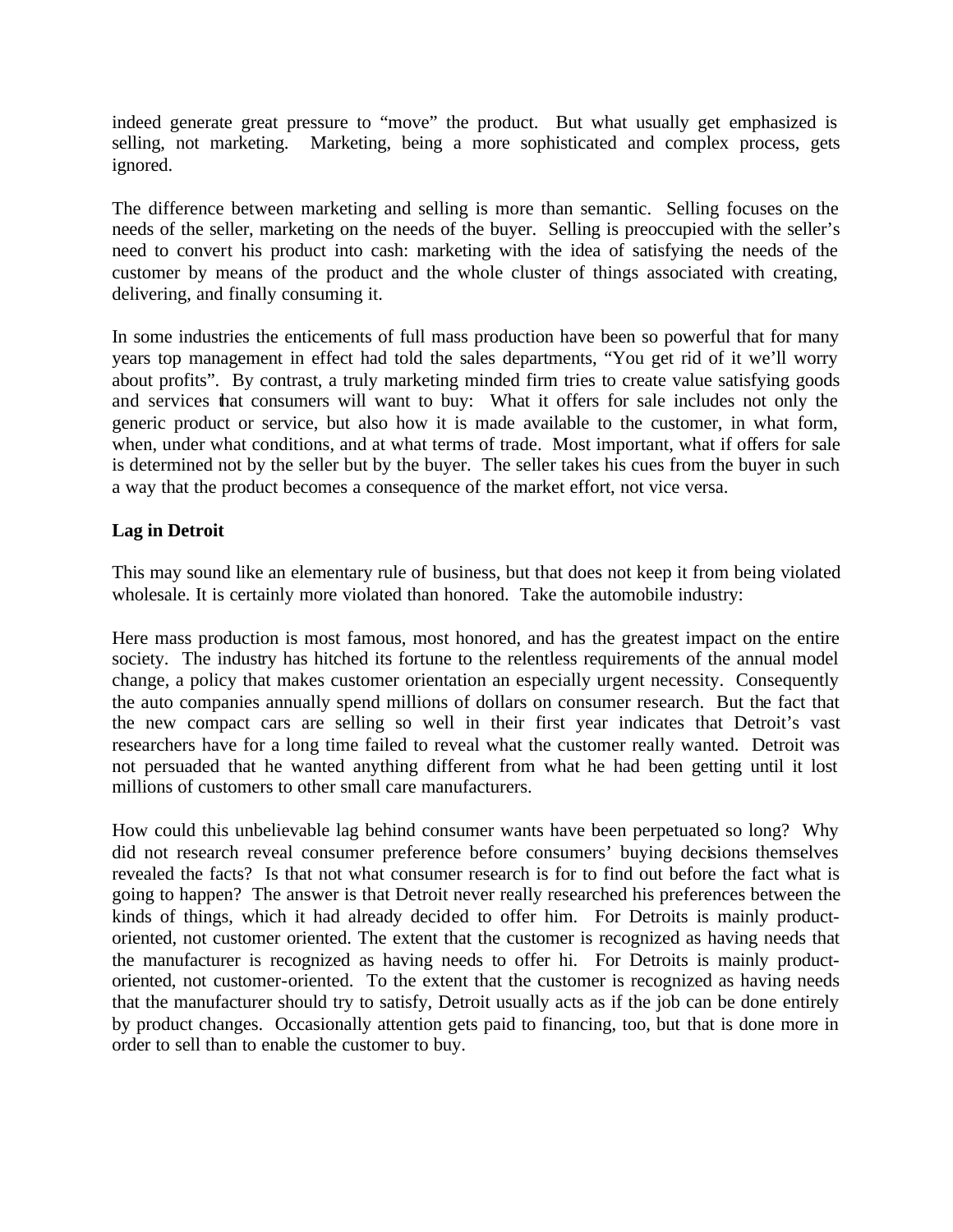As for taking care of other customer needs, there is not enough being done to write about. The areas of the greatest unsatisfied needs are ignored, or at best get stepchild attention. These are at the point of sale and on the matter of automotive repair and maintenance. Detroit views these problem areas as being of secondary importance. That is underscored by the fact that retailing and servicing ends of this industry are neither owned and operated nor controlled by the manufacturers. Once the car is produced, things are pretty much in the dealer's inadequate hands. Illustrative of Detroit's arm's length attitude is the fact that, while servicing holds enormous sales stimulating, profit-building opportunities, only 57 of Chevrolet's 7,000 dealers provide night maintenance service.

Motorists repeatedly express their dissatisfaction with servicing and their apprehensions about buying cars under the present selling setup. The anxieties and problems they encounter during the auto buying and maintenance processes are probably more intense and widespread today than 30 years ago. Yet the automobile companies do not seem to listen to or take their cues from the anguished consumer.

If they do listen, it must be through the filter of their own preoccupation with production. The marketing effort is still viewed as a necessary consequence of the product, not vice versa, as it should be. That is the legacy of mass production, with its parochial view that profit resides essentially in low-cost full production.

### **What Ford Put First**

The profit lure of mass production obviously has a place in the plans and strategy of business management, but it must always follow hard thinking about the customer. This is one of the most important lessons that we can learn from the contradictory behavior of Henry Ford. In a sense Ford was both the most brilliant and the most senseless marketer in American history. He was senseless because he refused to give the customer anything but a black car. He was brilliant because he fashioned a production system designed to fit market needs. We habitually celebrate him for the wrong reason, his production genius. His real genius was marketing. We think he was able to cut his selling price and therefore sell millions of \$500 cars because his invention of the assembly line had reduced the costs. Actually he invented the assembly line because he had concluded that at \$500 he could sell millions of cars. Mass production was the result not the cause of his low prices.

Ford repeatedly emphasized this point, but a nation of production oriented business manager refuses to hear the great lesson he taught. Here is his operating philosophy as he expressed its succinctly:

Our policy is to reduce the price, extend the operations, and improve the article. You will notice that the reduction of price comes first. We have never considered any costs as fixed. Therefore we first reduce the price to the pint where we believe more sales will result. Then we go ahead and try to make the prices. We do not bother about the costs. The new price forces the costs down. The more usual way is to take the costs and then determine the price, and although that method may be scientific in the narrow sense; it is not scientific in the broad sense, because what earthly use is to know the cost if it tells you that you cannot manufacture at a price at which the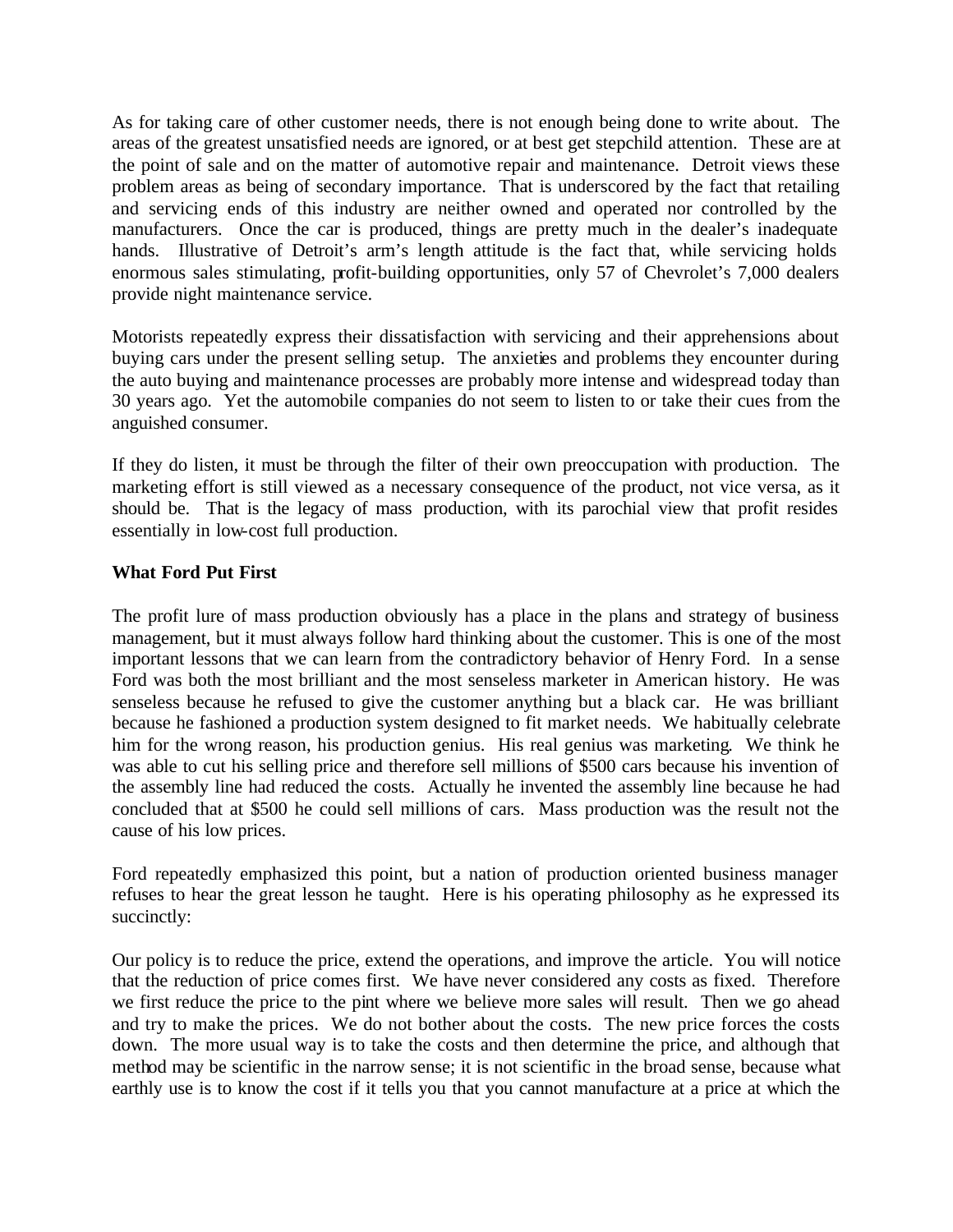article can be sold? But more to the point is the fact that, although one may calculate what a cost is, and of course all of our costs are carefully calculated, no one knows what a cost ought to be. One of the ways of discovering… is to name a price so low as to force everybody in the place to the highest point of efficiency. The low price makes everybody dig for profits. We make more discoveries concerning manufacturing and selling under this forced method than by any method of leisurely investigation. **<sup>5</sup>**

# **Product Provincialism**

The tantalizing profit possibilities of low unit production cots may be the most seriously selfdeceiving attitude that can afflict a company, particularly a "growth" company where an apparently assured expansion of demand already tends to undermine a proper concern for the importance of marketing and the customer.

The usual result of this narrow preoccupation with so-called concrete matters is that instead of growing, the industry declines. It usually means that the product fails to adapt to the constantly changing patterns of consumer needs and tastes, to new and modified marketing institutions and practices, or to product developments in competing or complementary industries. The industry has its eyes so firmly on its own specific product that it does not see how it is being made obsolete.

The classical example of this is the buggy whip industry. No amount of product improvement could stave off its death sentence. But had the industry defined itself as being in the transportation business rather than the buggy whip business, it might have survived. It would have done what survival always entails, that is, changing. Even if it had only defined its business as providing a stimulant or catalyst to an energy source, it might have survived by becoming a manufacturer of, say, fan belts or air cleaners.

What may some day be a still more classical example is again, the oil industry. Having let others steal marvelous opportunities from it (e.g., natural gas, as already mentioned, missile fuels, and jet engine lubricants), one would expect it to have taken steps never to let that happen again. But this is not the case. We are now getting extraordinary new developments in fuel systems specifically designed to power automobiles. Not only are these developments concentrated in firms outside the petroleum industry, but petroleum is almost systematically ignoring them, securely content in its wedded bliss to oil. It is the story of the kerosene lamp versus the incandescent lamp all over again. Oil is trying to improve hydrocarbon fuels rather than to develop any fuels best suited to the needs of their users, whether or not made in different ways and with different raw materials from oil.

Here are some of the things, which non-petroleum companies are working on:

Over a dozen such firms now have advanced working models of energy systems which, when perfected, will replace the internal combustion engine and eliminate the demand for gasoline. The superior merit of each of these systems is their elimination of frequent, time-consuming, and irritating refueling stops. Most of these systems are fuel cells designed to create electrical energy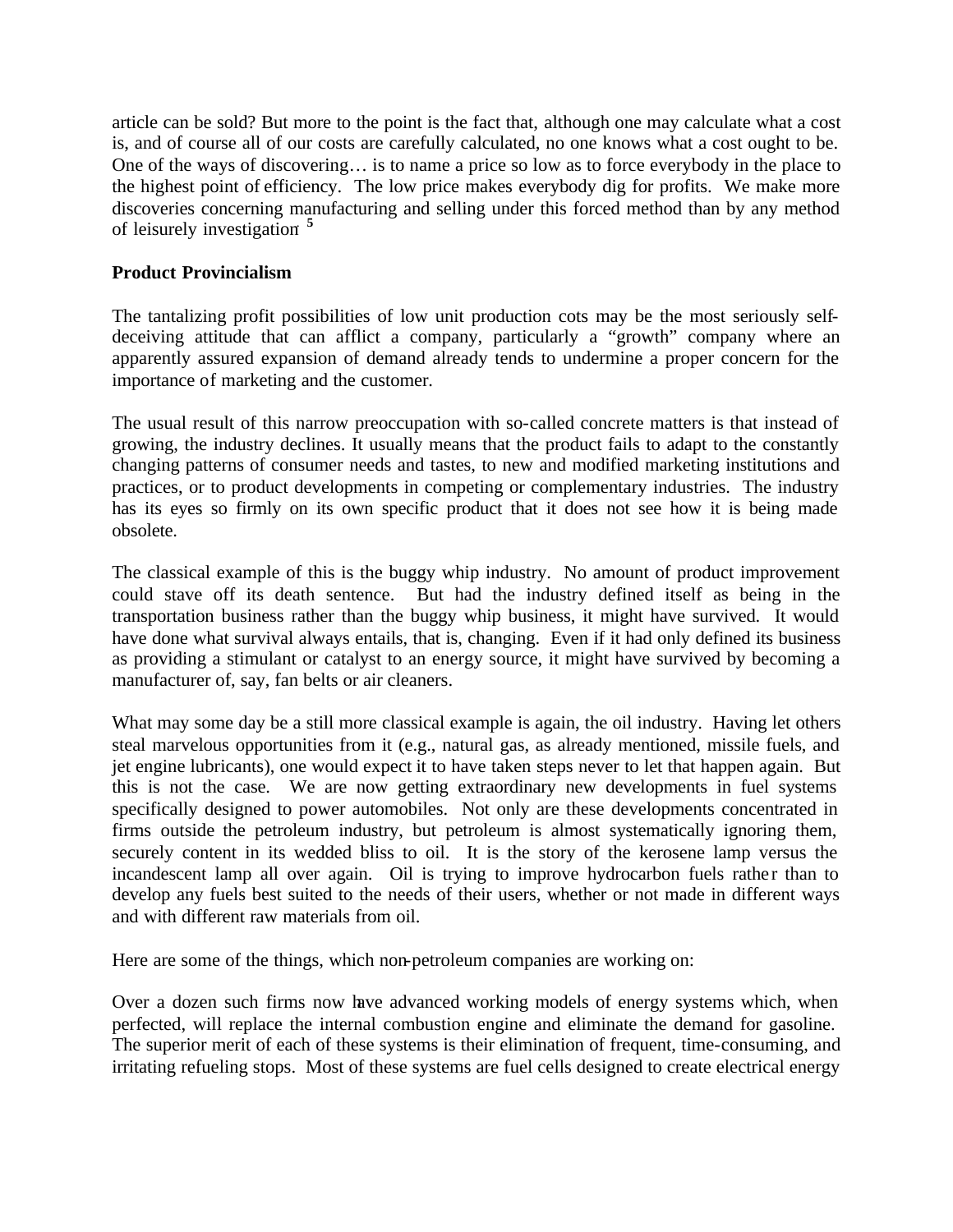directly from chemicals without combustion. Most of them use chemicals that are not derived from oil, generally hydrogen and oxygen.

Several other companies have advanced models of electric storage batteries designed to power automobiles. One of there is an aircraft producer that is working jointly with several electric utility companies. The latter hope to use off-peak generating capacity to supply over night plugin battery regeneration. Another company, also using the battery approach, is a medium-size electronics firm with extensive small-battery experience that it developed in connection with its work in hearing aids. It is collaborating with an automobile manufacturer. Recent improvements arising from the need for high-powered miniature power storage plants in rockers have put us within each of a relatively small battery capable of withstanding great overloads or surges of power. Germanium diode applications and batteries using sintered plate and nickel-cadmium techniques promise to make a revolution in our energy sources.

Solar energy conversion systems are also getting increasing attention. One usually cautious Detroit auto executive recently ventured that solar-powered cars might be common by 1980.

As for the oil companies, they are more or less "watching developments," as one research director put it to me. A few are doing a bit of research on fuel cells, but almost always confined to developing cells powered by hydrocarbon chemicals. None of them are enthusiastically researching fuel cells, batteries, or solar power plants. None of them are spending a fraction as much on research in these profoundly important areas as they are on the usual run-of-the-mill things like reducing combustion chamber deposit in gasoline engines. One major integrated petroleum company recently took a tentative look at the fuel cell and concluded that although "the companies actively working on it indicate a belief in ultimate success…. The timing and magnitude of its impact are too remote to warrant recognition in our forecasts".

One might, of course, ask: Why should the oil companies do anything different? Would not chemical fuel cells, batteries, or solar energy kill the present product lines? The answer is that they would indeed and that is precisely the reason for the oil firms having to develop these power units before their competitors, so they will not be companies without an industry.

Management might be more likely to do what is needed for its own preservation if it thought of itself as being in the energy business. But even that would not be enough if it persists in imprisoning itself in the narrow grip of its tight product orientation. It has to think of itself as taking care of customer needs, not finding refining, or even selling oil. Once it genuinely thinks of its business as taking care of people's transportation needs, nothing can stop it from creating its own extravagantly profitable growth.

#### **Creative Destruction**

Since words are cheap and deeds are dear, it may be appropriate to indicate what this kind of thinking involves and leads to. Let us start at the beginning the customer. It can be shown that motorists strongly dislike the bother, delay, and experience of buying gasoline. People actually do not buy gasoline. They cannot see it, taste it, feel it, appreciate it, or really test it. What they buy is the right to continue driving their cars. The gas station is like a tax collector to whom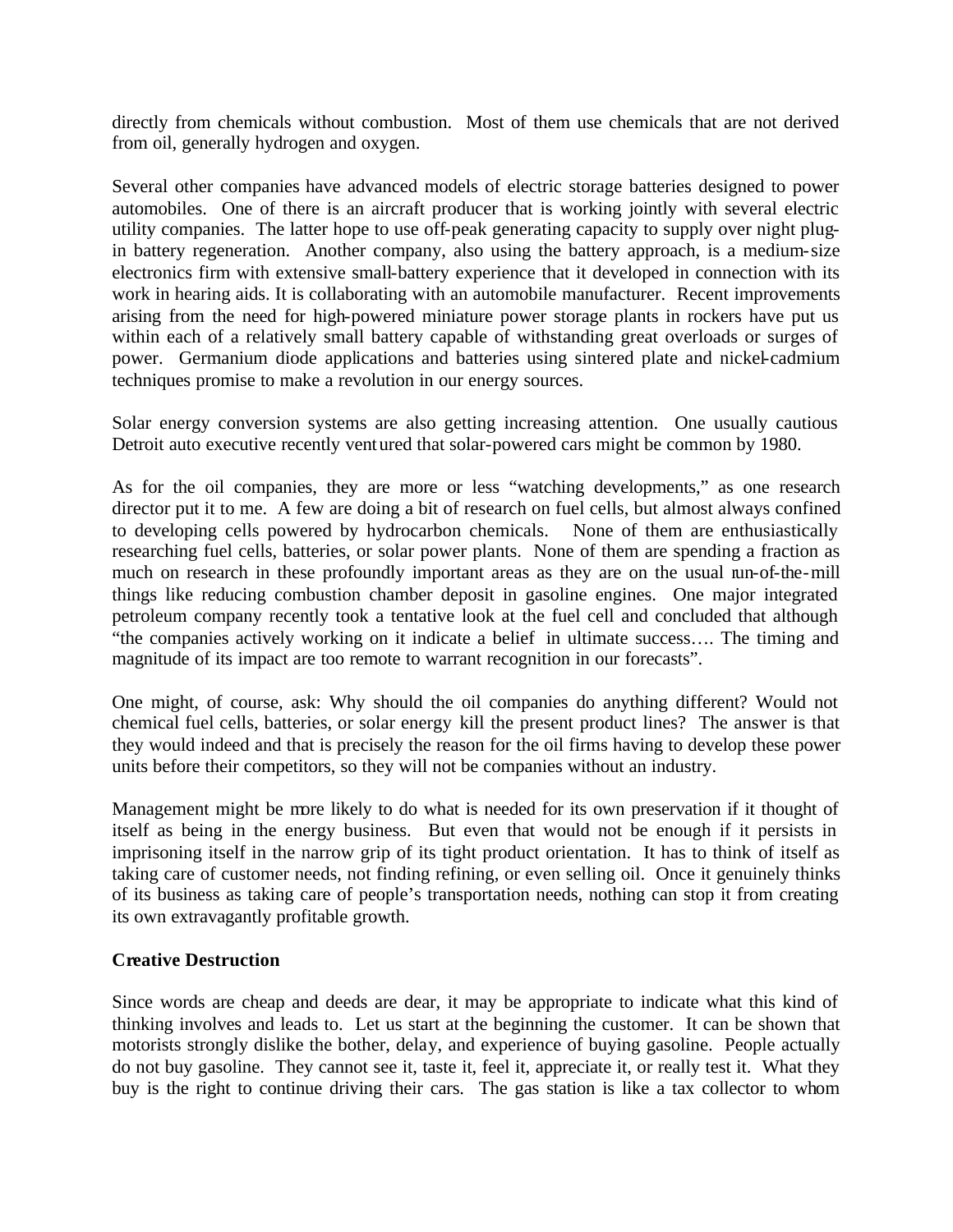people are compelled to pay periodic toll as the price of using their cars. This makes the gas station basically unpopular institution. It can never be made popular or pleasant, only less unpopular, less unpleasant.

To reduce its unpopularity complete means eliminating it. Nobody likes a tax collector, not even a pleasant cheerful one. Nobody likes to interrupt a trip to buy a phantom product, not even from a handsome Adonis or a seductive Venus. Hence, companies that are working on exotic fuel substitutes which will eliminate the need for frequent refueling are heading directly in to the outstretched arms of the irritate motorists. They are riding a wave of inevitability not because they are creating something which is technologically superior or more sophisticated, but because they are satisfying a powerful customer need. They are also eliminating noxious odors and air pollution.

Once the petroleum companies recognize the customer satisfying logic of what another power system can do, they will see that they have no more choice about working of an efficient, longlasting fuel (or some way of delivering present fuels without bothering the motorist) than the big food chains had choice about going into the supermarket business, or the vacuum tube companies had choice about making semiconductors. For their own good the oil firms will have to destroy their own highly profitable assets. No amount of wishful thinking can save then from the necessity of engaging in this form of "creative destruction".

I phrase the need as strongly as this because I think management must make quite an effort to break itself loose from conventional ways. It is all too easy in this day and age for a company or industry to let its sense of purpose become dominated by the economies of full production and to develop a dangerously lopsided product orientation. In short, if management lets itself drift, it invariably drifts in the direction of thinking of itself as producing goods and services, not customer satisfactions. While it probably will not descend to the depths of telling its salesmen. "You get rid of it; we'll worry about profits", it can, without knowing it, be practicing precisely that formula for withering decay. The historic fate of one growth industry after another has been its suicidal product provincialism.

# **Dangers of R & D**

Another big danger to a firm's continued growth arises when top management is wholly transfixed by the profit possibilities of technical research and development. To illustrate I shall turn first to a new industry-electronics. By comparing a fresh example with a familiar one, I hope to emphasize the prevalence and insidiousness of a hazardous way of thinking.

# **Marketing Shortchanged**

In the case of electronics, the greatest danger which faces the glamorous new companies in this field is not that they do not pay enough attention to research and development, but that they pay too much attention to it. And the fact that the fastest growing electronics firms owe their eminence to their heavy emphasis on technical research is completely beside the point. They have vaulted to affluence on a sudden crest of unusually strong general receptiveness to new technical ideas. Also, their success has been shaped in the virtually guaranteed market of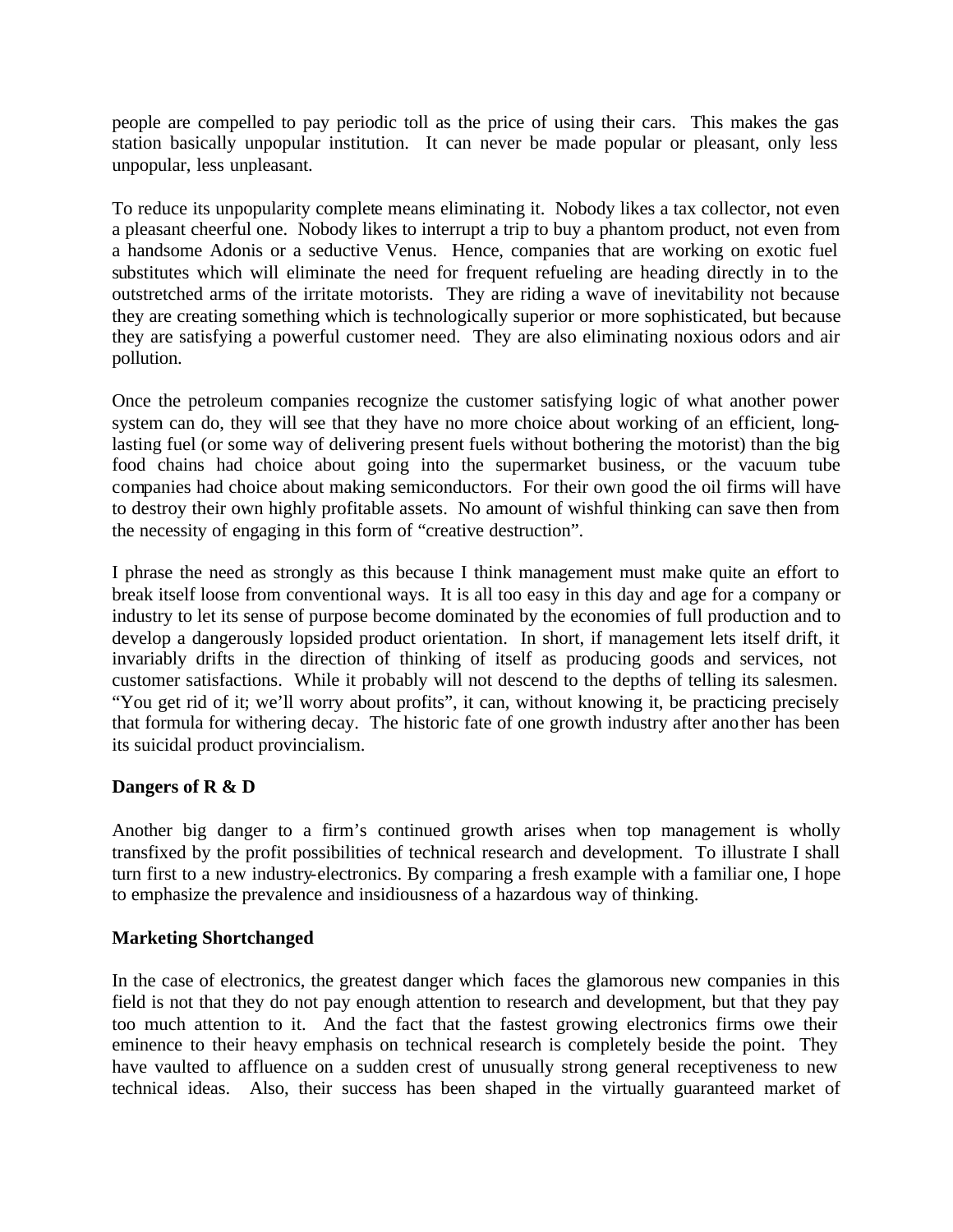military subsidies and by military orders that in many cases actually preceded the existence of facilities to make the products. Their expansion has, in other words, been almost totally devoid of marketing effort.

Thus, they are growing up under conditions that come dangerously close to creating the illusion that a superior product will sell itself. Having created a successful company by making a superior product, it is not surprising that management continues to be oriented toward the product rather than the people who consume it. It develops the philosophy that continued growth is a matter of continued product innovation and improvement.

A number of other factors tend to strengthen and sustain this belief:

- 1. Because electronic products are highly complex and sophisticated, managements become top-heavy with engineers and scientists. This creates a selective bias in favor of research and production at the expense of marketing. The organization tends to view itself as making things rather than satisfying customer needs. Marketing gets treated as a residual activity, "something else" that must be done once the vital job of product creation and production is completed.
- 2. To this bias in favor of product research, development, and production is added the bias in favor of dealing with controllable variables. Engineers and scientists are at home in the world of concrete things like machines, test tubes, production lines, and even balance sheets. The abstractions to which they feel kindly are those which are testable or manipulatable in the laboratory, or, if not testable, then functional, such as Euclid's axioms. In short, the managements of the new glamour-growth companies tend to favor those business activities, which lend themselves to careful study, experimentation, and control-the hard, practical, realities of the lab, the shop, the books.

What get shortchanged are the realities of the market. Consumers are unpredictable, varied, fickle, stupid, shortsighted, stubborn, and generally bothersome. This is not what the engineermanagers say, but deep down in their consciousnesses is what they believe. And this accounts for their concentrating on what they know and what they can control, namely, product research, engineering, and production. The emphasis on production becomes particularly attractive when the product can be made at declining unit costs. There is no more inviting way of making money than by running the plant full blast.

Today the top-heavy science-engineering production orientation of so many electronics companies works reasonably well because they are pushing into new frontiers in which the armed services have pioneered virtually assured markets. The companies are in the felicitous position of having to fill, not find markets; of not having to discover what the customer needs and wants, but of having the customer voluntarily come forward with specific new product demands. If a team of consultants had been assigned specifically to design a business situation calculated to prevent the emergence and development of a customer-oriented marketing viewpoint, it could not have produced anything better than the conditions just described.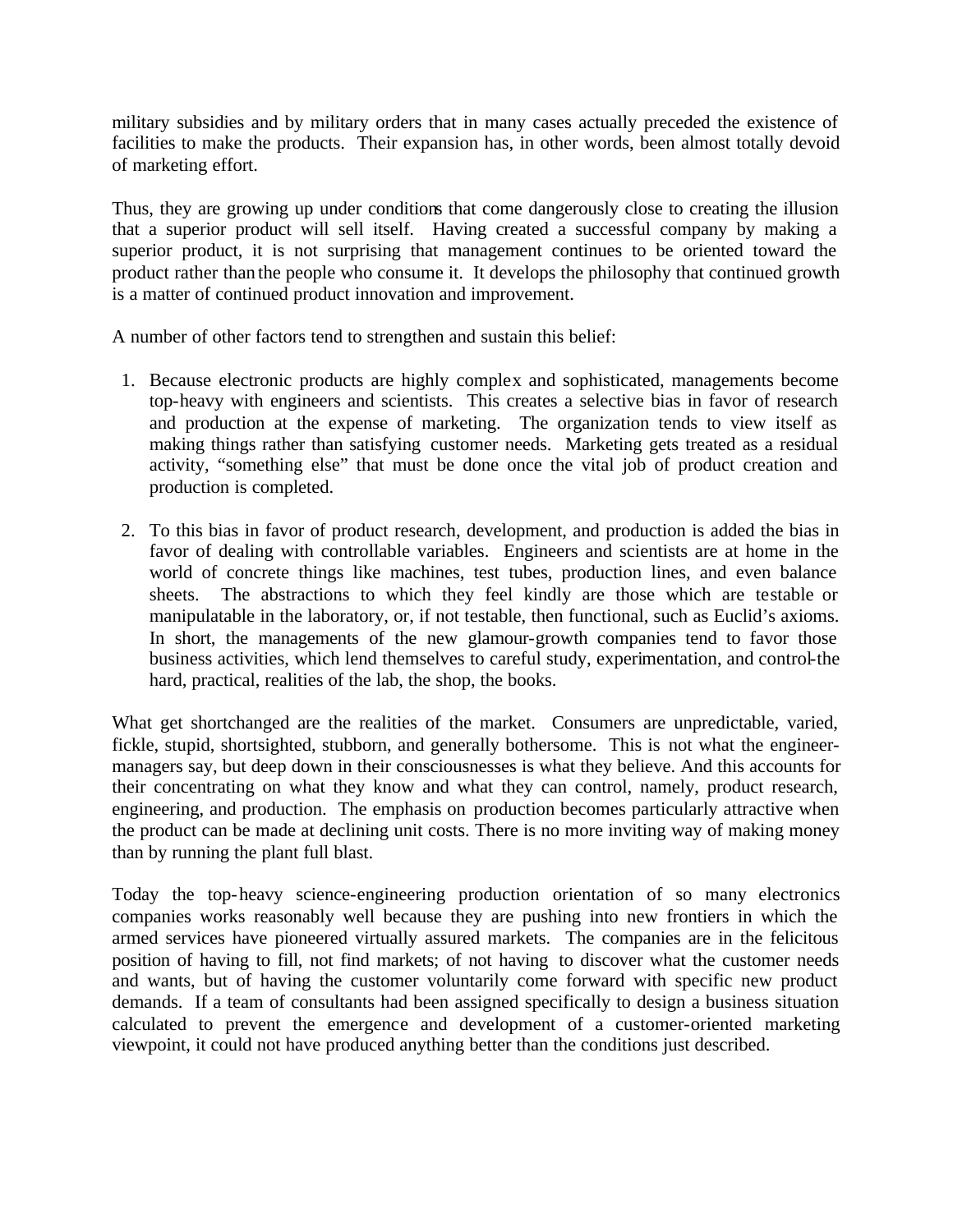#### **Stepchild Treatment**

The oil industry is a stunning example of how science, technology, and mass production can divert an entire group of companies from their main task. To the extent the consumer is studied at all (which is not much), the focus is forever on getting information, which is designed to help the oil companies improve what they are now doing. They try to discover more convincing advertising themes, more effective sales promotional drives, what the market shares of the various companies are, what people like or dislike about service station dealers and oil companies, and so forth. Nobody seems as interested in probing deeply into the basic human needs that the industry might be trying to satisfy as in probing into the basic properties of the raw material that the companies work with in trying to deliver customer satisfaction.

Basic questions about customers and markets seldom get asked. The latter occupy a stepchild status. They are recognized as existing, as having to be take care of, but not worth very much real thought or dedicated attention. Nobody gets as excited about the customers in his own backyard as about the oil in the Sahara Desert. Nothing illustrates better the neglect of marketing than its treatment in the industry press:

The centennial issue of the American Petroleum Institute Quarterly, published in 1959 to celebrate the discovery of oil in Titusville, Pennsylvania, contained 21 feature articles proclaiming the industry's greatness. Only one of these talked about its achievements in marketing, and that was only a pictorial record of how service station architecture has changed. The issue also contained a special section on "New Horizons," which was devoted to showing the magnificent role oil would play in America's future. Every reference was ebulliently optimistic, never implying once that oil might have some hard competition. Even the reference to atomic energy was a cheerful catalogue of how oil would help make atomic energy a success. There was not a single apprehension that the oil industry's affluence might be threatened or a suggestion that one "New horizon" might include new and better ways of serving oil's present customers.

But the most revealing example of the stepchild treatment that marketing gets was still another special series of short articles on "The Revolutionary Potential of Electronics". Under that heading this list of articles appeared in the table of contents:

"In the Search for Oil" "In Production Operations" "In Refinery Processes"

Significantly, every one of the industry's major functional areas is listed, except marketing. Why? Either it is believed that electronics holds no revolutionary potential for petroleum marketing (which is palpably wrong), or the editors forgot to discuss marketing (which is more likely, and illustrates its stepchild status).

The order in which the four functional areas are listed also betrays the alienation of the oil industry from the consumer. The industry is implicitly defined as beginning with the search for oil and ending with its distribution from the refinery. But the truth is, it seems to me, that the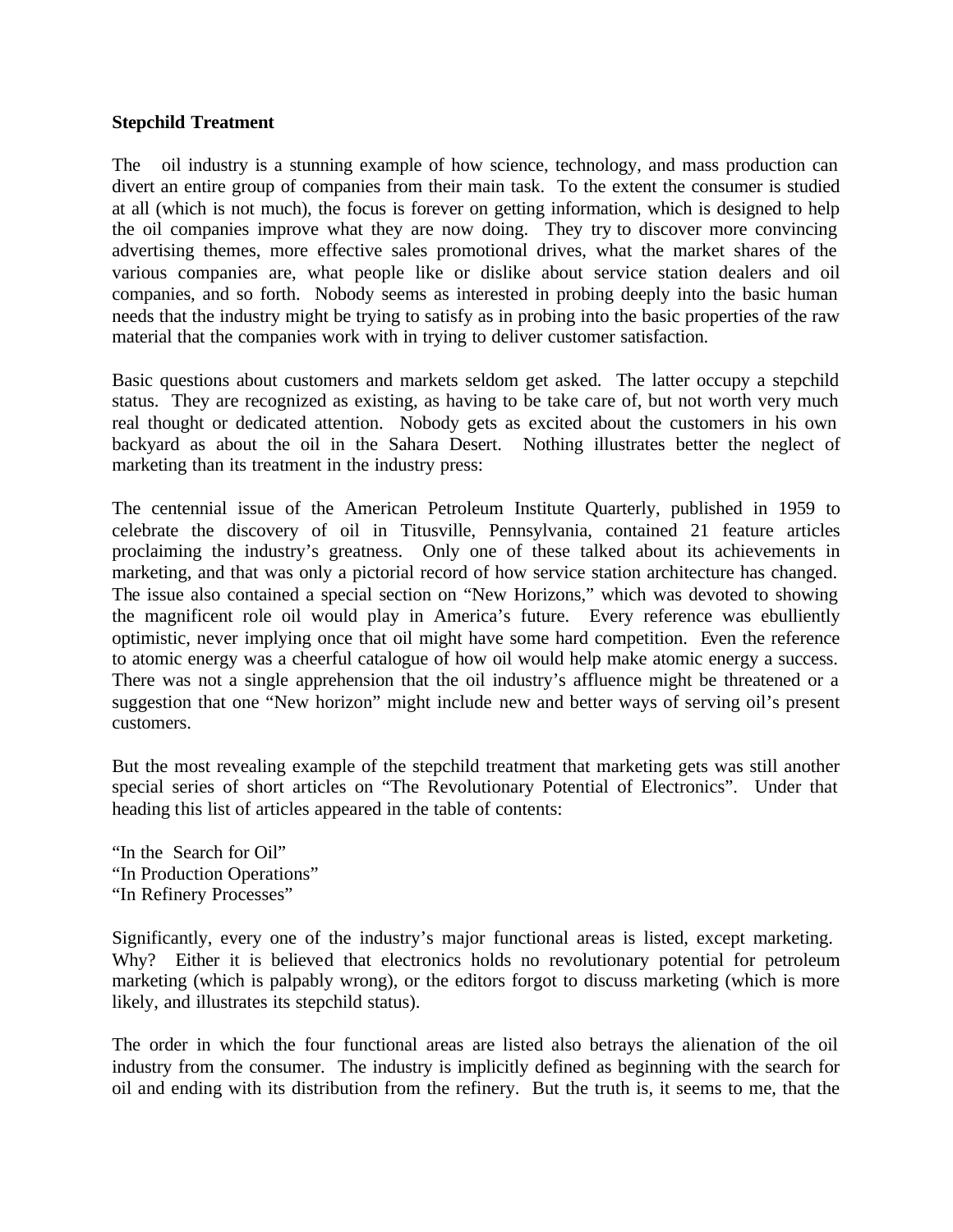industry begins with the needs of the customer for its products. From that primal position its definition moves steadily back stream to areas of progressively lesser importance, until it finally comes to rest at the "search for oil".

### **Beginning & End**

The view that an industry is a customer satisfying process, not a goods-producing process, is vital for all businessmen to understand. An industry begins with the customer and his needs not with a patent, a raw material, or a selling skill. Given the customer's needs, the industry develops backwards, first concerning itself with the physical delivery of customer satisfactions. Then it moves back further to creating the things by which these satisfactions are in part achieved. How these materials are created is a matter of indifference to the customer, hence the particular form of manufacturing, processing, or what have you cannot be considered as a vital aspect of the industry. Finally, the industry moves back still further to findings the raw materials necessary for making its products.

The irony of some industries oriented toward technical research and development is that the scientists who occupy the high executive positions are totally unscientific when it comes to defining their companies' over all needs and purposes. They violate the first two rules of the scientific method being aware of and defining their companies' problems, and then developing testable hypotheses about solving them. They are scientific only about the convenient things, such as laboratory and product experiments. The reason that the customer (and the satisfaction of his deepest needs) is not considered as being "the problem" is not because there is any certain belief that no such problem exists, but because an organizational lifetime has conditioned management to look in the opposite direction. Marketing is a stepchild.

I do not mean that selling is ignored. Far from it. But selling, again, is not marketing. As already pointed out, selling concerns itself with the tricks and techniques of getting people to exchange their cash for your product. It is not concerned with the values that the exchange is all about. And it does not, as marketing invariably does, view the entire business process as consisting of a tightly integrated effort to discover, create, arouse, and satisfy customer needs. The customer is somebody "out there" who, with proper cunning, can be separated from his loose change.

Actually, not even selling gets much attention in some technologically minded firms. Because there is a virtually guaranteed market for the abundant flow of their new products, they do not actually know what a real market is. It is as if they lived in a planned economy, moving their products routinely from factory to retail outlet. Their successful concentration on products tends to convince them of the soundness of what they have been doing, and they fail to see the gathering clouds over the market.

# **Conclusion**

Less than 75 years ago American railroads enjoyed a fierce loyalty among astute Wall Streeters. European monarchs invested in them heavily. Eternal wealth was thought to be the benediction for anybody who could scrape a few thousand dollars together to put into rail stocks. No other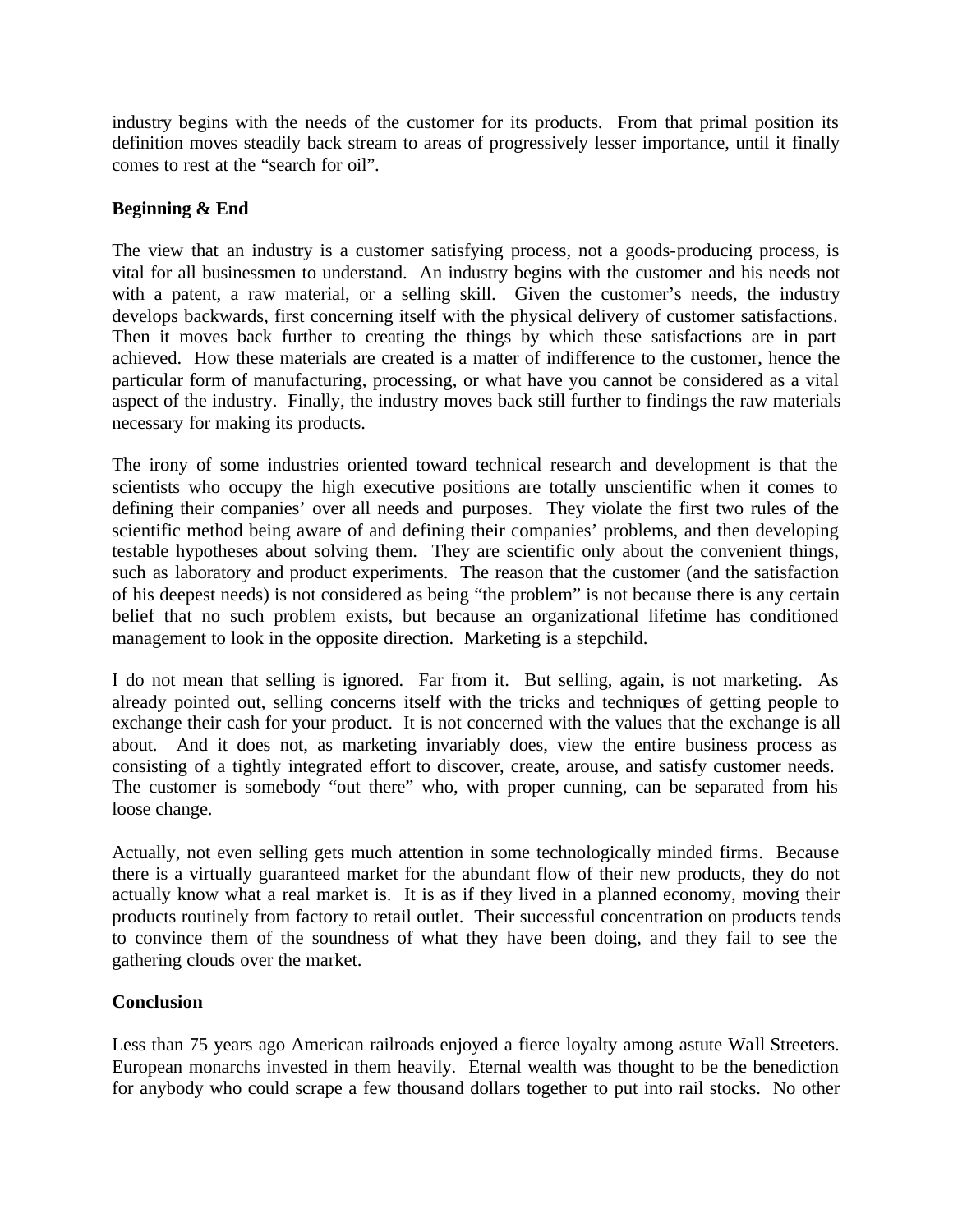form of transportation could compete with the railroads in speed, flexibility, durability, economy, and growth potentials. As Jacques Barzun put it, "By the turn of the century it was an institution, an image of man, a tradition, a code of honor, a source of poetry, a nursery of boyhood desires, a sublimest of toys, and the most solemn machine-next to the funeral hearse-that marks the epochs in man's life".

Even after the advent of automobiles, trucks, and airplanes, the railroad tycoons remained imperturbably self-confident. If you had told them 60 years ago that in 30 years they would be flat on their backs, broke, and pleading for government subsidies, they would have thought you totally demented. Such a future was simply not considered possible. It was not even a discussable subject, or an askable question, or a matter which any sane person would consider worth speculating about. The very thought was insane. Yet a lot of insane notions now have matter-of-fact acceptance-for example, the idea of 100-ton tubes of metal moving smoothly through the air 20,000 feet above the earth, loaded with 100 sane and solid citizens casually drinking martinis-and they have dealt cruel blows to the railroads.

What specifically must other companies do to avoid this fate? What does customer orientation involve? These questions have in part been answered by the preceding examples and analysis. It would take another article to show in detail what is required for specific industries. In any case, it should be obvious that building an effective customer oriented company involves far more than good intentions or promotional tricks; it involves profound matters of human organization and leadership. For the present, let me merely suggest what appear to be some general requirements.

### **Visceral Feel of Greatness**

Obviously the company has to do what survival demands. It has to adapt to the requirements of the market, and it has to do it sooner rather than later. But mere survival is a so-so aspiration. Anybody can survive in some way or other, even the skid-row bum. The trick is to survive gallantly, to feel the surging impulse of commercial mastery, not just to experience the sweet smell of success, but also to have the visceral feel of entrepreneurial greatness.

No organization can achieve greatness without a vigorous leader who is driven onward by his own pulsing will to succeed. He has to have a vision of grandeur, a vision that can produce eager followers in vast numbers. To produce these customers, the entire corporation must be viewed as a customer-creating and customer-satisfying organism. Management must think of itself not as producing products but as providing customer-creating value satisfactions. It must push this idea (and everything it means and requires) into every nook and cranny of the organization. It has to do this continuously and with the kind of flair that excites and stimulates the people in it. Otherwise, the company will be merely a series of pigeonholed parts, with no consolidating sense of purpose of direction.

In short, the organization must learn to think of itself not as producing goods or services but as buying customers, as doing the things that will make people want to do business with it. And the chief ex executive himself has the inescapable responsibility for creating this environment, this viewpoint that is attitude, this aspiration. He himself must set the company's style, its direction, and its goals. This means he has to know precisely where he himself wants to go, and to make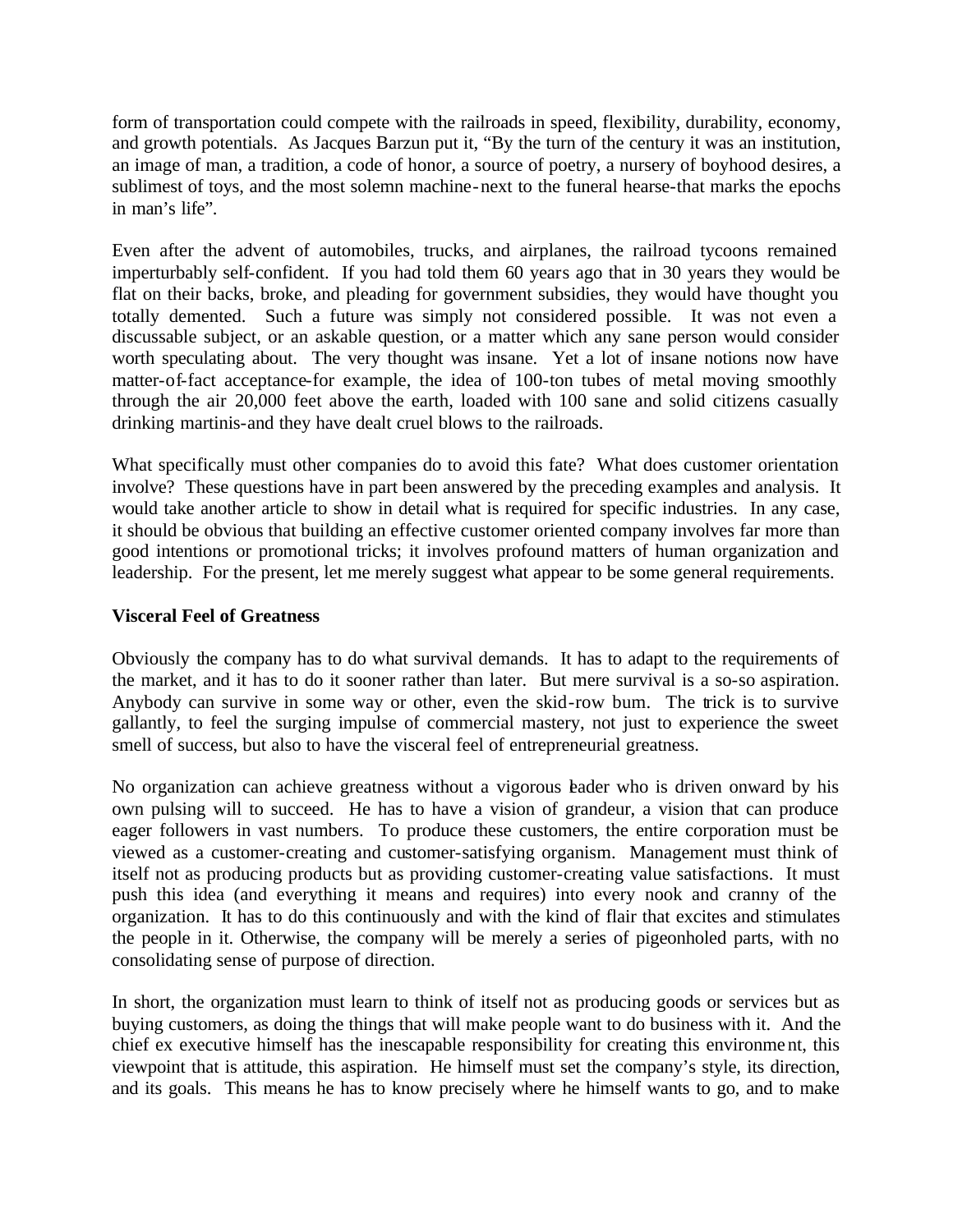sure the whole organization is enthusiastically aware of where that is. That is a first requisite of leadership, for unless he knows where he is going, any road will take him there.

If any road is okay, the chief executive might as well pack his attaché case and go fishing. If an organization does not know or care where it is going, it does not need to advertise that fact with a ceremonial figurehead. Everybody will notice it soon enough.

### **1975: RETROSPECTIVE COMMENTARY**

Amazed, finally, by his literary success. Isaac Bashevis Singer reconciled an attendant problem " I think the moment you have published a book, it's not any more your private property…If it has value, everybody can find in it what he finds, and I cannot tell the man I did not intend it to be so". Over the past 15 years, "Marketing Myopia" has become a case in point. Remarkably the article spawned a legion of loyal partisans, not to mention a host of unlikely bedfellows.

Its most common and, I believe, most influential consequence is the way certain companies for the first time gave serious thought to the question of what business they are really in.

The strategic consequences of this have in many cases been dramatic. The best-known case, of course, is the shift in thinking of oneself as being, in the "oil business" to being in the "energy business". In some instances the payoff has been spectacular (getting into coal, for example), and in others dreadful (in terms of the time and money spent so far on fuel cell research). Another successful example is a company with a large chain of retail shoe stores that redefined itself as a retailer of moderately priced, frequently purchased, widely assorted consumer specialty products. The result was a dramatic growth in volume, earnings, and return on assets.

Some companies, again for the first time, asked themselves whether they wished to be masters of certain technologies for which they would seek markets, or be masters of markets for which they would seek customer satisfying products and services.

Choosing the former, one company has declared, in effect, "We are experts in glass technology. We intended to improve and expand that expertise with the object of creating products that will attract customers". This decision has forced the company into a much more systematic and customer-sensitive look at possible markets and users; even though it's stated strategic object has been to capitalize on glass technology.

Deciding to concentrate on markets, another company has determined that "we want to help people (primarily women) enhance their beauty and sense of youthfulness". This company has expanded its line of cosmetic products, but has also entered the fields of proprietary drugs and vitamin supplements.

 All these examples illustrate the "policy" results of "Marketing Myopia". On the operating level, there has been, I think, an extraordinary heightening of sensitivity to customers and consumers. R & D departments have cultivated a greater "external" orientation toward uses, users, and markets—balancing thereby the previously one-sided "internal" focus on materials and methods; upper management has realized that marketing and sales departments should be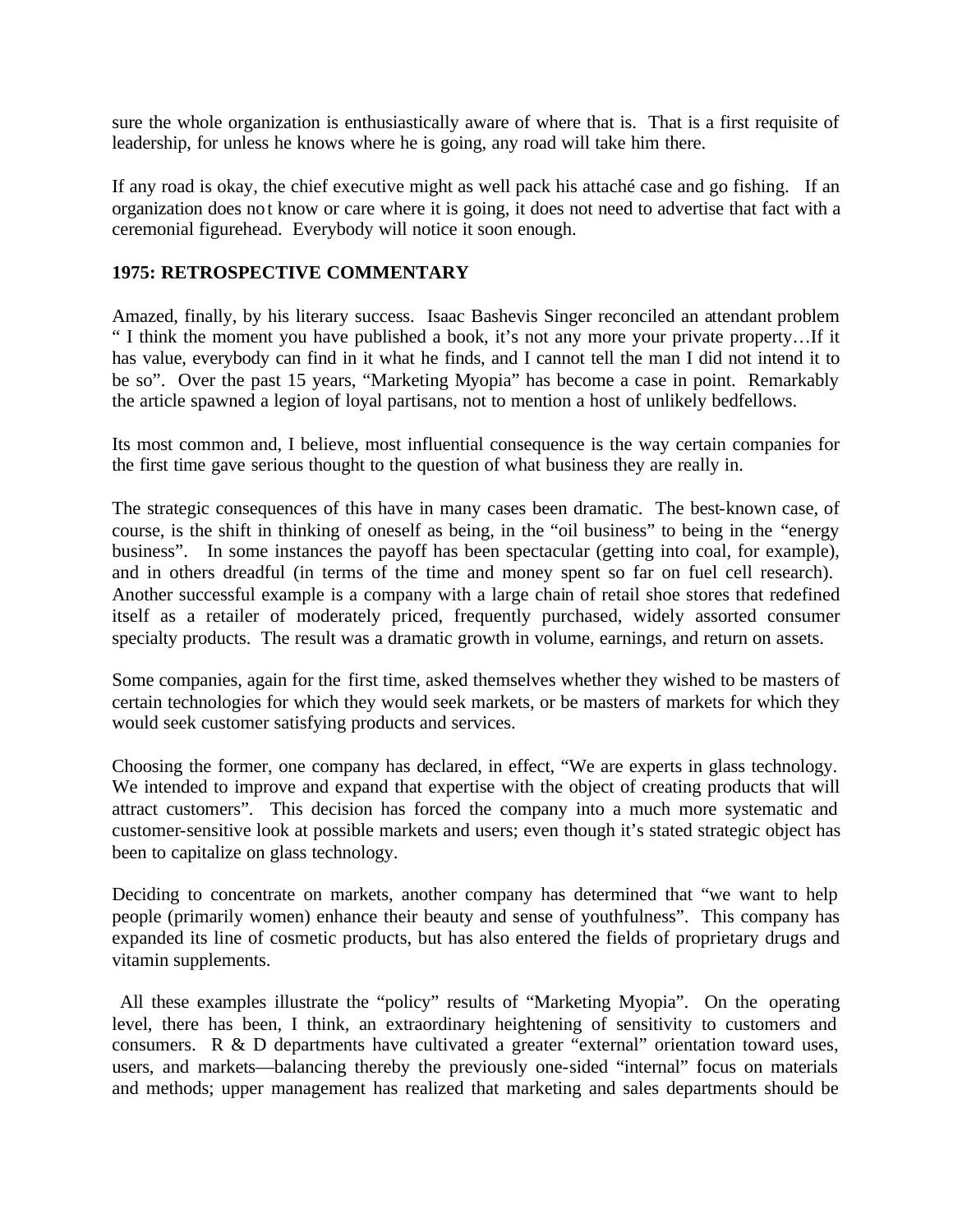some what more willingly accommodated than before; finance departments have become more receptive to the legitimacy of budgets for market research and experimentation in marketing; and salesmen have been better trained to listen to and understand customer needs and problems, rather than merely to "push" the product.

# **A Mirror, Not a Window**

My impression is that the article has had more impact in industrial-products companies than in consumer-products companies-perhaps because the former had lagged most in customer orientation. There are at least two reasons for this lag: (1) industrial-products companies tend to be more capital intensive, and (2) in the past, at least, they have had to rely heavily on communicating face-to-face the technical character of what they made and sold. These points are worth explaining.

Capital-intensive businesses are understandably preoccupied with magnitudes, especially where the capital, one invested, cannot be easily moved, manipulated, or modified for the production of a variety of products - e.g., chemical plants, steel mills, airlines, and railroads. Understandably, they seek big volumes and operating efficiencies to pay off the equipment and meet the carrying costs.

At least one-problem results: corporate power becomes disproportionately lodged with operating or financial executives. If you read the charter of one of the nation's largest companies, you will see that the chairman of the finance committee, not the chief executive officer, is the "chief". Executives with such backgrounds have an almost trained incapacity to see that getting "volume" may require understanding and serving many discrete and sometimes small market segments rather than going after a perhaps mythical batch of big or homogeneous customers.

These executives also often fail to appreciate the competitive changes going on around them. They observe the changes, all right, but devalue their significance or underestimate their ability to nibble away at the company's markets.

Once dramatically alerted to the concept of segments, sectors, and customers, through, managers of capital-intensive business have become more responsive to the necessity of balancing their inescapable preoccupation with "paying the bills" or breaking even with the fact that the best way to accomplish this may be to pay more attention to segments, or sectors, and customers.

The second reason industrial-products companies have probably been more influenced by the article is that, in the case of the more technical industrial products or services, the necessity of clearly communicating product and service characteristics to prospects results in a lot of face-toface "selling" effort. But precisely because the product is so complex, the situation produces salesmen who know the product more than they know the customer, who are more adept at explaining what they have and what it can do than learning what the customer's needs and problems are. The result has been a narrow product orientation rather than a liberating customers orientation, and "service" often suffered. To be sure, sellers said, "We have to provide service", but they tended to define service by looking into the mirror rather than out the window. They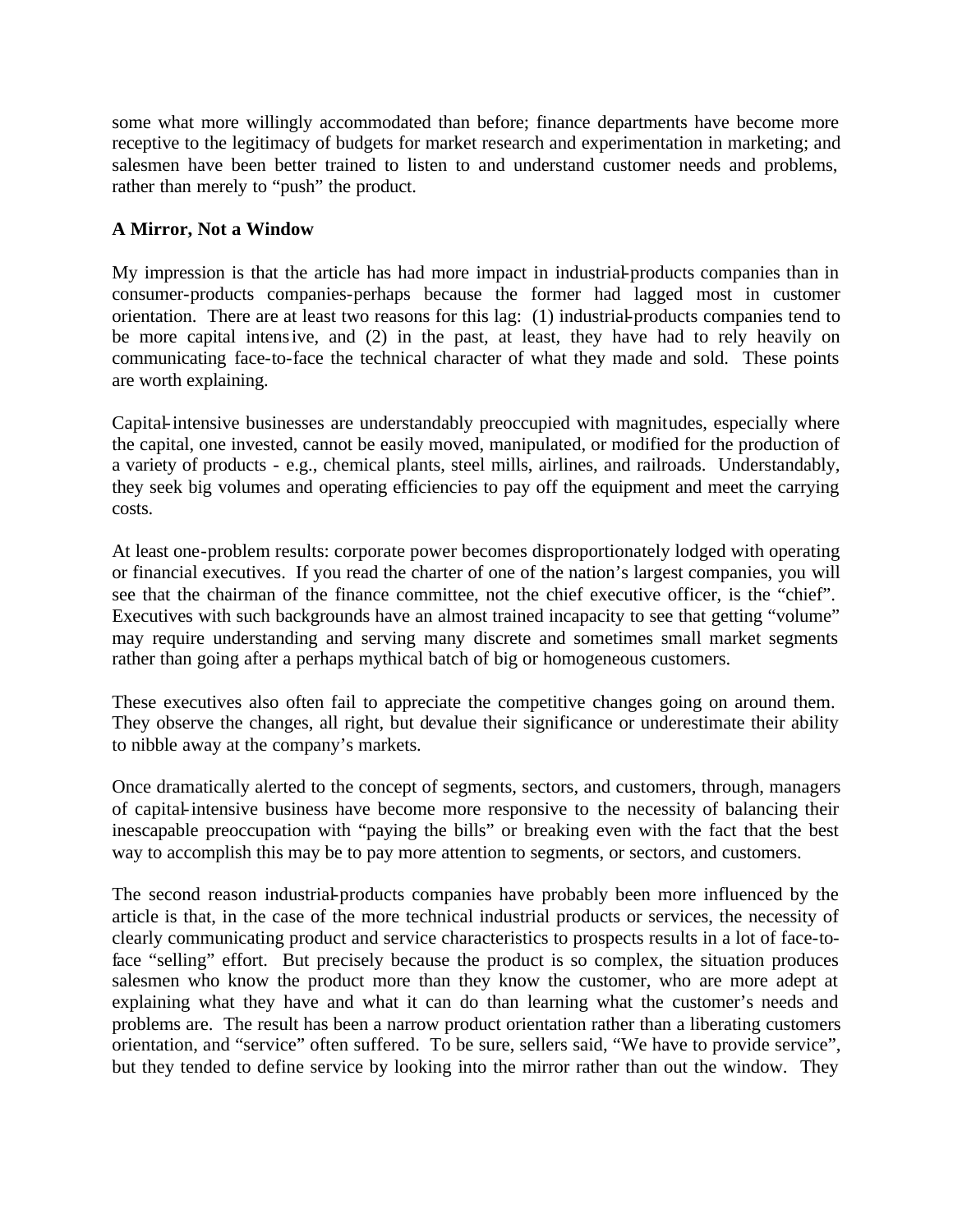though they were looking out the window at the customer, but it was actually a mirror  $-$  a reflection their own product-oriented biases rather than a reflection of their customers' situation.

A Manifesto, Not a Prescription

Not everything has been rosy. A lot of bizarre things have happened as a result of the article:

- $\cdot$  Some companies have developed what I call "marketing mania" they've become obsessively responsive to every fleeting whim of the customer. Mass production operations have been converted to approximations of job shops, with cost and price consequences far exceeding the willingness of customers far exceeding the willingness of customers to buy the product.
- $\cdot$  Management has expanded product lines and added new lines of business without first establishing adequate control systems to run more complex operations.
- Marketing staffs have suddenly and rapidly expanded themselves and their research budgets without either getting sufficient prior organizational support or, thereafter, producing sufficient results.
- v Companies that are functionally organized have converted to product, brand, or market-based organizations with the expectation of instant and miraculous results. The outcome has been ambiguity, frustration, confusion, corporate infighting, losses, and finally a reversion to functional arrangements that only worsened the situation.
- v Companies have attempted to "serve" customers by creating complex and beautifully efficient products or services that buyers are either too risk-averse to adopt or incapable of learning how to employ in effect, there are now steam shovels for people who haven't yet learned to use spades. This problem has happened repeatedly in the so-called service industries (financial services, insurance, computer based services) and with American companies selling less-developed economies.

"Marketing Myopia" was not intended as analysis or even prescription; it was intended as manifesto. It did not pretend to take a balanced position. Nor was it a new idea-Peter F. Drucker, J.B McKitterick, Wroe Alderson, John Howard, and Neil Borden had each done more original and balanced work on "the marketing concept". My scheme, however, tied marketing more closely to the inner orbit of business policy. Drucker-especially in The Concept of the Corporation and the Practice of Management-originally provided me with a great deal of insight.

My contribution, therefore, appears merely to have been a simple, brief, and useful way of communicating an existing way of thinking. I tried to do it in a very direct, but responsible, fashion, knowing that few readers (customers), especially managers and leaders, could stand much equivocation or hesitation. I also knew that the colorful and lightly documented affirmation works better than the tortuously reasoned explanation.